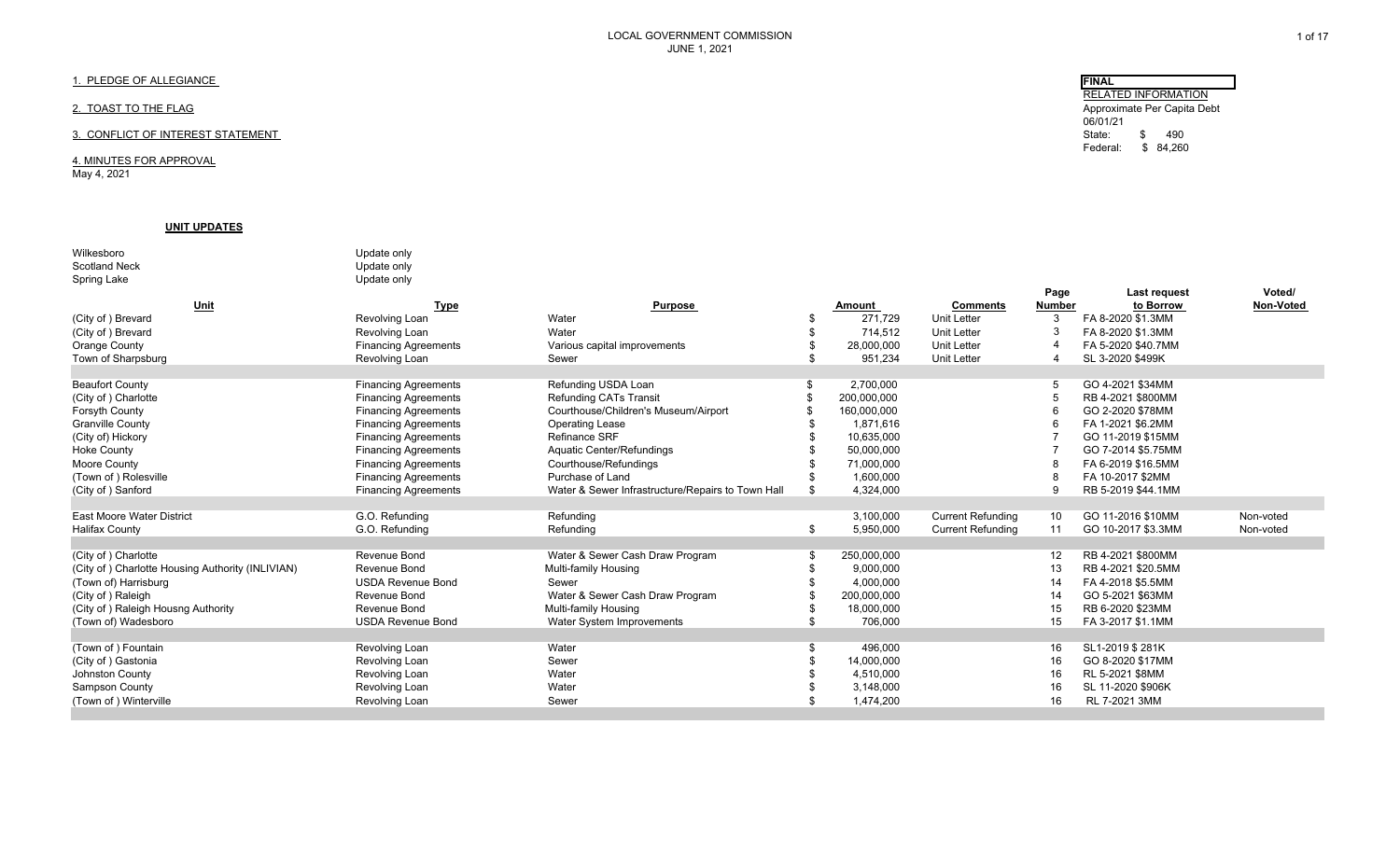| <u>Unit</u>                                                 | <b>Type</b>                | Purpose                                                                            | Amount     | <b>Comments</b> | Page<br>Number | Last request<br>to Borrow | Voted/<br>Non-Voted |
|-------------------------------------------------------------|----------------------------|------------------------------------------------------------------------------------|------------|-----------------|----------------|---------------------------|---------------------|
| <b>MISCELLANEOUS ITEMS</b><br>(City of) Newton              | Revolving Loan             | Misc. Action Item (Loan Increase)                                                  | 1,112,696  |                 | 17             | FA 4-2018 \$137K          |                     |
| Fayetteville Public Works Commission                        | Revolving Loan             | Misc. Action Item (Loan Increase)                                                  | 26,187,999 |                 | -17            | RL 12-2020 \$16.1MM       |                     |
| (City of) King                                              | <b>Financing Agreement</b> | Misc. Non-Action Item (Rate Modification)                                          | 780,000    |                 |                | GO 8-2020 \$17MM          |                     |
| Town of Davidson                                            | <b>Financing Agreement</b> | Misc. Non-Action Item (Rate Modification)                                          | 2,415,000  |                 | -17            | FA 12-2018 \$2.5MM        |                     |
| <b>Halifax County</b>                                       | <b>Financing Agreement</b> | Misc. Non-Action Item (Rate Modification)                                          | 5,939,000  |                 | 17             | GO 10-2017 \$3.3MM        |                     |
| <b>UNIT UPDATES</b><br>(Under Financial Control of the LGC) |                            |                                                                                    |            |                 |                |                           |                     |
| <b>Cliffside Sanitary District</b>                          | Update only                |                                                                                    |            |                 |                |                           |                     |
| Kingstown                                                   | Update                     |                                                                                    |            |                 |                |                           |                     |
| Kingstown                                                   | Vote needed                | Adoption of budget amendment                                                       |            |                 |                |                           |                     |
| Eureka                                                      | Update only                |                                                                                    |            |                 |                |                           |                     |
| Robersonville<br>Robersonville                              | Update<br>Vote needed      |                                                                                    |            |                 |                |                           |                     |
| Robersonville                                               | Vote needed                | Adoption of a Project Ordinance<br>Adoption of budget amendments (4)               |            |                 |                |                           |                     |
| Pikeville                                                   | Update only                |                                                                                    |            |                 |                |                           |                     |
|                                                             |                            |                                                                                    |            |                 |                |                           |                     |
| <b>OTHER ITEMS</b>                                          |                            |                                                                                    |            |                 |                |                           |                     |
| North Carolina Capital Management Trust                     | Vote needed                | Resolution of Extending the NCCMT Certification                                    |            |                 |                |                           |                     |
| Kingstown, Robersonville, Pikeville and Eureka              | Vote needed                | Resolution to accept ARPA funds for Kingstown, Robersonville, Pikeville and Eureka |            |                 |                |                           |                     |
| <b>Bald Head Island Transportation Authority</b>            | Information Item           | Questions compiled by LGC Staff                                                    |            |                 |                |                           |                     |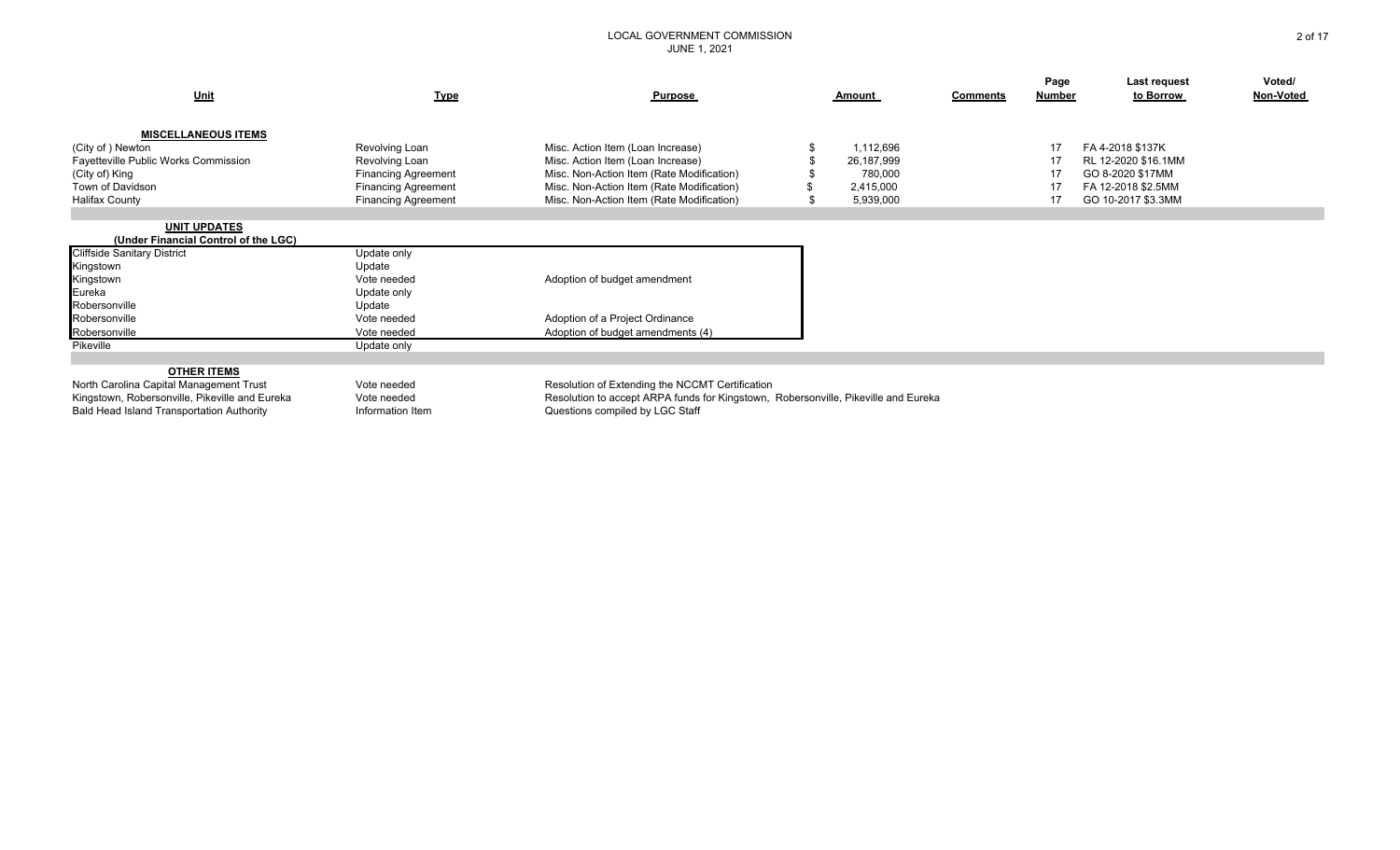| UNIT                                                                          | <b>PROJECT</b>                                                                                                                                                                                                                                   | <b>PROPOSED ISSUE IS</b><br><b>NECESSARY AND</b><br><b>EXPEDIENT</b>                                                                                                                                       | ADEQUATE NOT                                            | <b>DEBT</b><br>MANAGEMENT                                                                                                                                                                                                                                                                                                                                                                                                                                                                                                              | FEASIBILITY/<br><b>TAX INCREASE</b>                                                                                                                                                                        | <b>TERMS/OTHER INFORMATION</b><br>PREFERABLE TO A BOND ISSUE                                                                                                                |
|-------------------------------------------------------------------------------|--------------------------------------------------------------------------------------------------------------------------------------------------------------------------------------------------------------------------------------------------|------------------------------------------------------------------------------------------------------------------------------------------------------------------------------------------------------------|---------------------------------------------------------|----------------------------------------------------------------------------------------------------------------------------------------------------------------------------------------------------------------------------------------------------------------------------------------------------------------------------------------------------------------------------------------------------------------------------------------------------------------------------------------------------------------------------------------|------------------------------------------------------------------------------------------------------------------------------------------------------------------------------------------------------------|-----------------------------------------------------------------------------------------------------------------------------------------------------------------------------|
|                                                                               |                                                                                                                                                                                                                                                  |                                                                                                                                                                                                            | <b>EXCESSIVE</b>                                        |                                                                                                                                                                                                                                                                                                                                                                                                                                                                                                                                        |                                                                                                                                                                                                            |                                                                                                                                                                             |
| <b>CITY OF BREVARD</b><br>Water<br>\$271,729<br>G.S.159G-22<br>Revolving Loan | This project consists of the replacement of 3,925 linear feet<br>of existing 4inch cast iron water lines with 6 inch DIP<br>(Ductile Iron Pipe). The project will install four (4) fire<br>hydrants, 11 valves and all associated appurtenances. | Necessary and<br>expedient because the<br>existing 4 inch<br>waterlines to be<br>replaced are restricting<br>and reducing pressure<br>to existing fire hydrants<br>and customers on the<br>waterlines.     | Cost estimated<br>provided by Brown<br>Consultants, PA. | The City received a unit letter due to concerns in the<br>fund balance available for appropriation relative to<br>expenditures in the General Fund is substantially less<br>than comparable units and may be too low to provide<br>the necessary resources. Also, a sign of potential<br>financial weakness in the Water and Sewer Fund is<br>that the Fund has liabilities of \$2,196,821<br>but cash, investments, and receivsbles total only<br>\$1,267,867. The Town provided a response that was<br>satisfactory to Fiscal staff. | The projection of net<br>revenues prepared by<br>the unit indicates that<br>future revenues will be<br>adequate to cover the<br>cost of operations and<br>debt service.<br>Water:\$37.63<br>Sewer: \$37.63 | Loan from State of North Carolina<br>Term: 20 years<br>The rate, as established under<br>this program for the respective<br>loan, State or federal, is not to<br>exceed 4%. |
| <b>CITY OF BREVARD</b><br>Water<br>\$714,512<br>G.S.159G-22<br>Revolving Loan | This project consists of the demolition of the existing 1<br>million gallon tank and repalce with a new 1 million gallon<br>tank.                                                                                                                | Necessary and<br>expedient because the<br>existing 1.0 million-gallon<br>reservoir is approximately<br>70 years old. Also,<br>the roof on the reservoir<br>has extensive<br>degradation and is<br>failing. | Cost estimated<br>provided by Brown<br>Consultants, PA. | The City received a unit letter due to concerns in the<br>fund balance available for appropriation relative to<br>expenditures in the General Fund is substantially less<br>than comparable units and may be too low to provide<br>the necessary resources. Also, a sign of potential<br>financial weakness in the Water and Sewer Fund is<br>that the Fund has liabilities of \$2,196,821<br>but cash, investments, and receivsbles total only<br>\$1,267,867. The Town provided a response that was<br>satisfactory to Fiscal staff. | The projection of net<br>revenues prepared by<br>the unit indicates that<br>future revenues will be<br>adequate to cover the<br>cost of operations and<br>debt service.<br>Water:\$37.63<br>Sewer:\$37.63  | Loan from State of North Carolina<br>Term: 20 years<br>The rate, as established under<br>this program for the respective<br>loan. State or federal, is not to<br>exceed 4%. |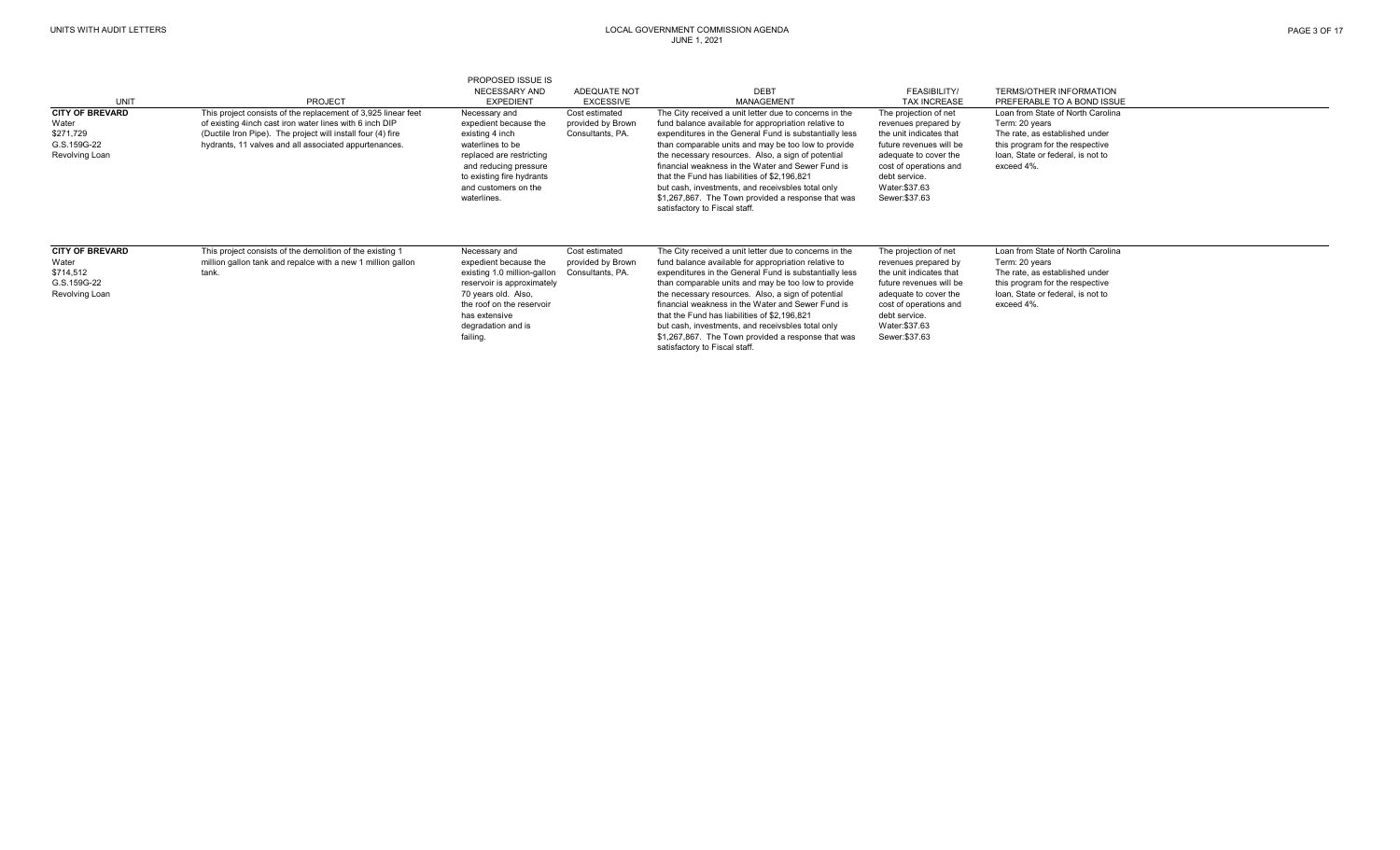|                                                 |                                                                                                                       |                |                      |                                       | PROPOSED ISSUE IS                 |                                       |                                                                                                            |                  |                                               |                                                                                                                                              |                       |                                        |              |            |         |                |
|-------------------------------------------------|-----------------------------------------------------------------------------------------------------------------------|----------------|----------------------|---------------------------------------|-----------------------------------|---------------------------------------|------------------------------------------------------------------------------------------------------------|------------------|-----------------------------------------------|----------------------------------------------------------------------------------------------------------------------------------------------|-----------------------|----------------------------------------|--------------|------------|---------|----------------|
|                                                 |                                                                                                                       |                |                      |                                       | <b>NECESSARY AND</b>              | ADEQUATE NOT                          | <b>DEBT</b>                                                                                                |                  | FEASIBILITY/                                  | <b>TERMS/OTHER INFORMATION</b>                                                                                                               |                       |                                        |              |            |         |                |
| <b>UNIT</b>                                     | <b>PROJECT</b>                                                                                                        |                |                      |                                       | <b>EXPEDIENT</b>                  | <b>EXCESSIVE</b>                      | <b>MANAGEMENT</b>                                                                                          |                  | <b>TAX INCREASE</b>                           | PREFERABLE TO A BOND ISSUE                                                                                                                   |                       |                                        |              |            |         |                |
| <b>ORANGE COUNTY</b>                            | (1) Various capital improvements, equipment and school                                                                |                |                      | Necessary and                         |                                   | Documentation for                     | The County received a unit letter due to certain                                                           |                  | While no tax increase is                      | Structure: Annual principal and semi-annual interest payments.                                                                               |                       |                                        |              |            |         |                |
| \$28,000,000<br><b>Limited Obligation Bonds</b> | projects. (2) Refunding of a 2014 Installment Financing<br>Contract, 2014 SRL and the callable maturities of a Series |                |                      | expedient to better<br>provide County |                                   | substantiating<br>projects costs have | General Fund Expenditures were made in excess of<br>appropriations in violation of the pre-audit function. |                  | necessary for this<br>financing, the County   | Projects are grouped as short term or long term with 5,7,8,10,15 and 20<br>year terms respectively. Debt service follows level principal for |                       |                                        |              |            |         |                |
| Series 2021A - Tax-Exempt                       | 2012 Limited Obligation Bond. Current market conditions                                                               |                |                      | services and avail the                |                                   | been provided by                      | In addition, it appeared the budget was not adopted                                                        |                  | has recently recommended                      | General Fund backed debt and level debt service for projects                                                                                 |                       |                                        |              |            |         |                |
| Series 2021B - Taxable                          | indicate aggregate net present value (NPV) savings of                                                                 |                |                      | County of lower                       |                                   | the County.                           | for several non-major funds. There were also                                                               |                  | a 3 cent increase in                          | supported through enterprise funds and short term vehicles/equipment.                                                                        |                       |                                        |              |            |         |                |
| <b>Multiple Projects</b>                        | approximately \$374,267 or 4.555% of the refunded balance.                                                            |                |                      | financing costs                       |                                   | The refundings are                    | deficiencies in internal controls that were                                                                |                  | the ad valorum tax rate                       |                                                                                                                                              |                       |                                        |              |            |         |                |
| G.S.160A-20                                     |                                                                                                                       |                |                      |                                       |                                   | current in type and                   | communicated by the auditor, errors in three                                                               |                  | in FY 2020 to fund its                        |                                                                                                                                              |                       |                                        |              |            |         |                |
| <b>Installment Contract</b>                     | Expected Sources and Uses of Funds:                                                                                   |                |                      |                                       |                                   | the payoff amounts                    | separate funds and is a repeat finding. The County                                                         |                  | broader Capital                               | Expected Ratings: S&P: AA+; Moody's: Aa1; Fitch: AA+                                                                                         |                       |                                        |              |            |         |                |
| Private Placement                               | Sources:                                                                                                              |                | Series A             |                                       | Series B                          | are known.                            | responded that it will submit amendments for the                                                           |                  | Improvement Plan. The                         | <b>Expected Rate:</b>                                                                                                                        |                       |                                        |              |            |         |                |
|                                                 | <b>Bond Proceeds</b>                                                                                                  | \$             | 19,505,000           | $\mathbf{\hat{s}}$                    | 4,230,000                         |                                       | funds referenced and non-major funds with no                                                               |                  | County acknowledged                           | Effective Interest Cost (Tax-Exempt):                                                                                                        |                       |                                        |              | 1.623%     |         |                |
|                                                 | Premium                                                                                                               |                | 3,573,102            |                                       |                                   |                                       | material financial activity will be closed. The                                                            |                  | that there may be                             | Effective Interest Cost (Taxable):                                                                                                           |                       |                                        |              | 1.200%     |         |                |
|                                                 | <b>Total Sources</b>                                                                                                  | $\mathbf{s}$   | 23,078,102           | $\mathbf{R}$                          | 4.230.000                         |                                       | discrepency with the Debt Service Budget was due to                                                        |                  | future tax increases to                       | Expected Underwriters Fee/\$1,000:                                                                                                           |                       |                                        |              | \$4.75     |         |                |
|                                                 |                                                                                                                       |                |                      |                                       |                                   |                                       | the County paying bond issuance costs from bond                                                            |                  | fund the CIP and any                          |                                                                                                                                              |                       |                                        |              |            |         |                |
|                                                 | Uses:                                                                                                                 |                |                      |                                       |                                   |                                       | proceeds instead of County revenues. The gaps in                                                           |                  | increase directly                             | <b>APPROVALS</b>                                                                                                                             |                       |                                        | \$           | 23,500,000 |         |                |
|                                                 | Project Funds:<br>Asset Management                                                                                    | \$             | 3,614,968            |                                       |                                   | Term (Years)<br>20                    | the check sequencing is due to a significant increase<br>in the usage electronic funds transfers (EFT) and |                  | associated with this<br>financing will be     | Amount Not To Exceed (Tax-Exempt):<br>Amount Not To Exceed (Taxable):                                                                        |                       |                                        | $\mathbf{s}$ | 4,500,000  |         |                |
|                                                 | Information Technology                                                                                                | \$             | 302,532              |                                       |                                   | 20                                    | regular management reviews are performed to detect                                                         |                  | minimal. Debt service                         | Approval rate not to exceed (Tax-Exempt):                                                                                                    |                       |                                        |              | 2.500%     |         |                |
|                                                 | Park Projects                                                                                                         | \$             | 3,175,486            |                                       |                                   | 20                                    | and eliminate root causes. The answer is considered                                                        |                  | will be paid with                             | Approval rate not to exceed (Taxable):                                                                                                       |                       |                                        |              | 2.000%     |         |                |
|                                                 | Affordable Housing                                                                                                    | \$             | 628,313              |                                       |                                   | 20                                    | satisfactory.                                                                                              |                  | revenues to the Capital                       | Final Maturity not Beyond (Tax-Exempt):                                                                                                      |                       |                                        |              |            | 2041    |                |
|                                                 | Asset Management                                                                                                      | <sup>\$</sup>  | 714,203              |                                       |                                   | 15                                    |                                                                                                            |                  | Reserve Fund. Solid                           | Final Maturity not Beyond (Taxable):                                                                                                         |                       |                                        |              |            | 2024    |                |
|                                                 | Park Projects                                                                                                         | <sup>\$</sup>  | 180,000              |                                       |                                   | 10                                    |                                                                                                            |                  | waste and Sportsplex                          |                                                                                                                                              |                       |                                        |              |            |         |                |
|                                                 | <b>Emergency Services</b>                                                                                             | \$             | 150,000              |                                       |                                   | 8                                     |                                                                                                            |                  | debt service will be                          |                                                                                                                                              |                       |                                        |              |            |         |                |
|                                                 | Information Technology                                                                                                |                | 372,097              |                                       |                                   | 5                                     |                                                                                                            |                  | paid from their                               |                                                                                                                                              |                       |                                        |              |            |         |                |
|                                                 | Chapel Hill/Carrboro Schools                                                                                          | - \$           | 2,085,194            |                                       |                                   | 20                                    |                                                                                                            |                  | respective enterprise                         |                                                                                                                                              | <b>FINANCING TEAM</b> |                                        |              |            |         |                |
|                                                 | <b>Orange County Schools</b>                                                                                          |                | 446,586              |                                       |                                   | 20                                    |                                                                                                            |                  | funds.                                        | Bond Counsel: Sanford Holshouser, LLP                                                                                                        |                       |                                        |              |            |         |                |
|                                                 | <b>Orange County Schools</b>                                                                                          |                | 205,000              |                                       |                                   | 10                                    |                                                                                                            |                  | Debt service for the                          | Underwriters: FHN Financial (Senior);                                                                                                        |                       |                                        |              |            |         |                |
|                                                 | Chapel Hill/Carrboro Schools                                                                                          | - \$           | 1,799,700            |                                       |                                   | 8                                     |                                                                                                            |                  | refundings has been                           | Robert W. Baird (Co.)                                                                                                                        |                       |                                        |              |            |         |                |
|                                                 | Orange County Schools<br>Chapel Hill/Carrboro Schools                                                                 | - \$           | 1,200,300            |                                       |                                   | 8<br>$\overline{7}$                   |                                                                                                            |                  | budgeted. If an NPV                           | Underwriters' Counsel: McGuireWoods, LLP                                                                                                     |                       |                                        |              |            |         |                |
|                                                 | Sportsplex Improvements                                                                                               |                | 1,519,261<br>646,627 |                                       |                                   | 20                                    |                                                                                                            |                  | savings of 4.555% is<br>generated, it will    | Financial Advisor: Davenport & Company LLC<br>Trustee: BNY Mellon                                                                            |                       |                                        |              |            |         |                |
|                                                 | Sportsplex Improvements                                                                                               |                | 51,677               |                                       |                                   | 15                                    |                                                                                                            |                  | result in an aggregate                        |                                                                                                                                              |                       |                                        |              |            |         |                |
|                                                 | Solid Waste                                                                                                           |                | 59,000               |                                       |                                   | 20                                    |                                                                                                            |                  | average annual                                | Installment financing is more timely than issuing G. O. Bonds                                                                                |                       |                                        |              |            |         |                |
|                                                 | Solid Waste                                                                                                           |                | 260.952              |                                       |                                   | $\overline{7}$                        |                                                                                                            |                  | savings of                                    |                                                                                                                                              |                       |                                        |              |            |         |                |
|                                                 | Vehicles                                                                                                              | - \$           | 908,906              |                                       |                                   | $\overline{7}$                        |                                                                                                            |                  | approximately                                 |                                                                                                                                              |                       |                                        |              |            |         |                |
|                                                 | <b>Refunding Escrow Deposits</b>                                                                                      |                | 4396827              | - \$                                  | 4.151.328                         |                                       |                                                                                                            |                  | \$30.444                                      |                                                                                                                                              |                       |                                        |              |            |         |                |
|                                                 | <b>Underwriters Discount</b>                                                                                          |                | 92,557               | \$                                    | 20,072                            |                                       |                                                                                                            |                  |                                               |                                                                                                                                              |                       |                                        |              |            |         |                |
|                                                 | Costs of Issuance                                                                                                     |                | 267,916              | \$                                    | 58,600                            |                                       |                                                                                                            |                  |                                               |                                                                                                                                              |                       | Debt Ratios-Excluding Enterprise Funds |              |            |         |                |
|                                                 | <b>Total Uses</b>                                                                                                     | s,             | 23,078,102           | s,                                    | 4,230,000                         |                                       |                                                                                                            |                  |                                               |                                                                                                                                              | To Property           |                                        |              | Per        |         |                |
|                                                 |                                                                                                                       |                |                      |                                       |                                   | <b>Bonds Authorized</b>               | Assessed                                                                                                   |                  | <b>Existing Debt Excluding</b>                |                                                                                                                                              | Values                |                                        |              | Capita     |         |                |
| Purpose<br>Schools                              | <b>Estimated Census</b><br>$145,910$ \$                                                                               |                | Amount<br>10.948.743 |                                       | <b>Public Hearing</b><br>5/4/2021 | & Unissued<br>15,808,000<br><b>S</b>  | Valuation                                                                                                  | \$19,296,242,205 | <b>Enterprise Funds</b><br>261,434,362        | Tax Rate<br>\$0.868                                                                                                                          | Before<br>1.44%       | After<br>$1.49\%$ \$                   |              | Before     | 1.900 S | After<br>1.975 |
| <b>County Buildings</b>                         |                                                                                                                       | \$             | 7,162,591            |                                       |                                   |                                       |                                                                                                            |                  |                                               |                                                                                                                                              |                       |                                        |              |            |         |                |
| Recreation                                      |                                                                                                                       | \$             | 4,454,577            |                                       |                                   |                                       |                                                                                                            |                  |                                               |                                                                                                                                              |                       |                                        |              |            |         |                |
| Telecommunication                               |                                                                                                                       | \$             | 1,249,309            |                                       |                                   |                                       |                                                                                                            |                  |                                               |                                                                                                                                              |                       |                                        |              |            |         |                |
| Housing                                         |                                                                                                                       | \$             | 662,957              |                                       |                                   |                                       |                                                                                                            |                  |                                               |                                                                                                                                              |                       |                                        |              |            |         |                |
| Solid Waste                                     |                                                                                                                       | \$             | 525,056              |                                       |                                   |                                       |                                                                                                            |                  |                                               |                                                                                                                                              |                       |                                        |              |            |         |                |
| Vehicles                                        |                                                                                                                       | \$             | 1,281,516            |                                       |                                   |                                       |                                                                                                            |                  |                                               |                                                                                                                                              |                       |                                        |              |            |         |                |
| Equipment                                       |                                                                                                                       | \$             | 719,403              |                                       |                                   |                                       |                                                                                                            |                  |                                               |                                                                                                                                              |                       |                                        |              |            |         |                |
| Sewer                                           |                                                                                                                       | \$             | 796,626              |                                       |                                   |                                       |                                                                                                            |                  |                                               |                                                                                                                                              |                       |                                        |              |            |         |                |
| <b>Land Acquisition</b>                         |                                                                                                                       | $\mathfrak{s}$ | 199,220              |                                       |                                   |                                       |                                                                                                            |                  |                                               |                                                                                                                                              |                       |                                        |              |            |         |                |
| <b>TOWN OF SHARPSBURG</b>                       | This Project consists of improvements to 19 manholes                                                                  |                | 28.000.000           |                                       |                                   | Cost estimated                        | The Town received a unit letter due to the Town's                                                          |                  |                                               | Loan from State of North Carolina                                                                                                            |                       |                                        | N/A          |            |         |                |
| Sewer                                           | to eliminate sources of direct inflow, encompass the raising                                                          |                |                      | Necessary and<br>expedient to reduce  |                                   | provided by                           | audited financial statements were not received in our                                                      |                  | The projection of net<br>revenues prepared by | Term: 20 years                                                                                                                               |                       |                                        |              |            |         |                |
| \$951,234                                       | and/or grouting the frame and cover, provide bolt-on covers                                                           |                |                      | the direct inflows that               |                                   | The East Group, PA.                   | office until March 5, 2021, five months after the due                                                      |                  | the unit indicates that                       | The rate, as established under                                                                                                               |                       |                                        |              |            |         |                |
| G.S.159G-22                                     | and chimney seals where directed.                                                                                     |                |                      | have become apparent                  |                                   |                                       | date of October 31, 2020 and nine months after the                                                         |                  | future revenues will be                       | this program for the respective                                                                                                              |                       |                                        |              |            |         |                |
| Revolving Loan                                  |                                                                                                                       |                |                      | to staff by raising the               |                                   |                                       | fiscal year end. The Town is planning on issuing an                                                        |                  | adequate to cover the                         | loan, State or federal, is not to                                                                                                            |                       |                                        |              |            |         |                |
|                                                 |                                                                                                                       |                |                      | manhole tops above                    |                                   |                                       | audit RFP for a new audit firm. The RFP will include                                                       |                  | cost of operations and                        | exceed 4%.                                                                                                                                   |                       |                                        |              |            |         |                |
|                                                 |                                                                                                                       |                |                      | frequently ponded                     |                                   |                                       | the deadlines required by LGC. The Town is also                                                            |                  | debt service.                                 |                                                                                                                                              |                       |                                        |              |            |         |                |
|                                                 |                                                                                                                       |                |                      | areas or sealing them                 |                                   |                                       | looking into getting a CPA to assist with reconciliation                                                   |                  | Water:\$16.71                                 |                                                                                                                                              |                       |                                        |              |            |         |                |
|                                                 |                                                                                                                       |                |                      | against surface water                 |                                   |                                       | of the subsidiary ledgers. Finally, they are looking                                                       |                  | Sewer: \$26.81                                |                                                                                                                                              |                       |                                        |              |            |         |                |
|                                                 |                                                                                                                       |                |                      | intrusion where raising               |                                   |                                       | into doing a rate study for Water and Sewer rates                                                          |                  |                                               |                                                                                                                                              |                       |                                        |              |            |         |                |
|                                                 |                                                                                                                       |                |                      | them is not possible.                 |                                   |                                       | after some VUR training that they did helped them                                                          |                  |                                               |                                                                                                                                              |                       |                                        |              |            |         |                |
|                                                 |                                                                                                                       |                |                      |                                       |                                   |                                       | recognize the need for one. The revised response                                                           |                  |                                               |                                                                                                                                              |                       |                                        |              |            |         |                |
|                                                 |                                                                                                                       |                |                      |                                       |                                   |                                       | was satisfactory.                                                                                          |                  |                                               |                                                                                                                                              |                       |                                        |              |            |         |                |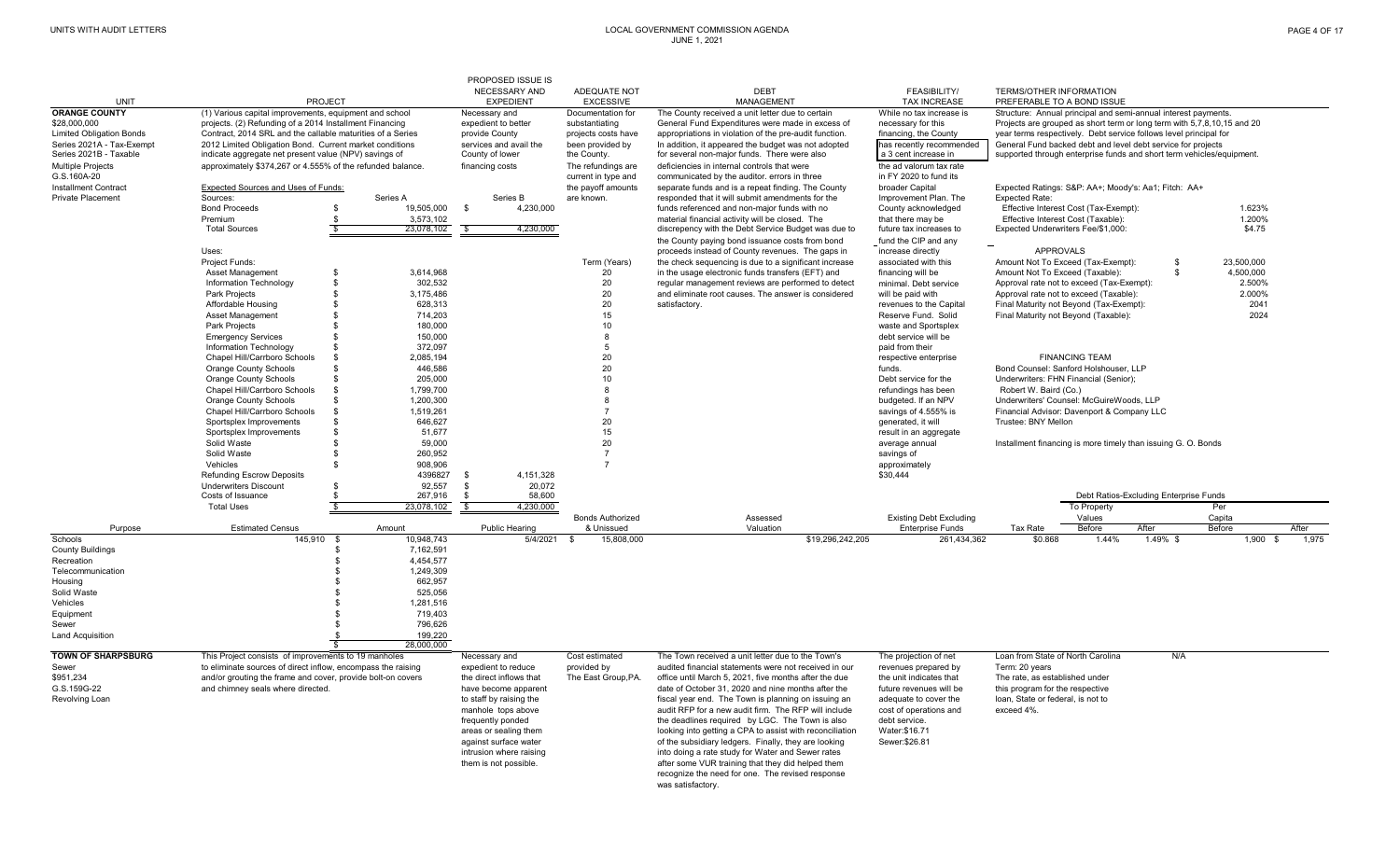|                               |                                                           | PROPOSED ISSUE IS<br><b>NECESSARY AND</b> | ADEQUATE NOT            |                                  |                                                | <b>TERMS/OTHER INFORMATION</b>                                       |                       |                                        |                               |       |
|-------------------------------|-----------------------------------------------------------|-------------------------------------------|-------------------------|----------------------------------|------------------------------------------------|----------------------------------------------------------------------|-----------------------|----------------------------------------|-------------------------------|-------|
| <b>UNIT</b>                   | PROJECT                                                   | <b>EXPEDIENT</b>                          | <b>EXCESSIVE</b>        | <b>DEBT</b><br><b>MANAGEMENT</b> | <b>TAX INCREASE</b>                            | PREFERABLE TO A BOND ISSUE                                           |                       |                                        |                               |       |
| <b>BEAUFORT COUNTY</b>        | Refunding of USDA loan that financed the Allied Health    | Necessary and expedient                   | The payoff amount of    | No deficiencies or               | No tax increase is                             | Bank:                                                                |                       |                                        | <b>Sterling National Bank</b> |       |
| \$2,669,250                   | Center. Loan terms indicate an approximate aggregate      | to avail the County of lower              | USDA loan is current    | defaults noted.                  | anticipated, Debt                              | Amount                                                               |                       |                                        | \$2,669,250                   |       |
| Refunding                     | total of \$825,000 cash flow savings over the term of the | overall financing costs and               | in type and known.      |                                  | service for the new                            | Approval Rate:                                                       |                       |                                        | 2.130%                        |       |
| 160A-20                       | original loan.                                            | reduce the term of the loan               |                         |                                  | money will be paid                             | Term (years):                                                        |                       |                                        | 12                            |       |
| <b>Installment Contract</b>   |                                                           | by 10 years.                              |                         |                                  | from revenues to the                           | Market Rate:                                                         |                       |                                        | 1.70%                         |       |
| <b>Private Placement</b>      |                                                           |                                           |                         |                                  | General Fund. The                              | Structure: Annual principal and semi-annual interest payments.       |                       |                                        |                               |       |
|                               |                                                           |                                           |                         |                                  | current debt service                           | The term of the original loan has been reduced by 10 years           |                       |                                        |                               |       |
|                               | Expected Sources and Uses of Funds:                       |                                           |                         |                                  | for the refundings has<br>been budgeted. An    |                                                                      |                       |                                        |                               |       |
|                               | Uses:                                                     |                                           |                         |                                  | increase in debt                               | Bank placement will not be rated. Current G.O. ratings:              |                       |                                        |                               |       |
|                               | Loan Proceeds                                             | 2,669,250                                 |                         |                                  | service was deemed                             | S&P                                                                  |                       |                                        | AA-                           |       |
|                               | <b>Total Sources</b>                                      | 2,669,250                                 |                         |                                  | appropriate by the                             | Moody's:                                                             |                       |                                        | Aa3                           |       |
|                               |                                                           |                                           |                         |                                  | Board with                                     |                                                                      |                       |                                        |                               |       |
|                               | Uses:                                                     |                                           |                         |                                  | connsideration that the                        |                                                                      | <b>FINANCING TEAM</b> |                                        |                               |       |
|                               | Refunding<br><b>Total Uses</b>                            | 2,669,000<br>2,669,000                    |                         |                                  | overall term will be<br>shortened by 10 years. | Bond Counsel: Sanford Holshouser                                     |                       |                                        |                               |       |
|                               |                                                           |                                           |                         |                                  |                                                | Installment purchase structure is more timely and feasible than G.O. |                       |                                        |                               |       |
|                               |                                                           |                                           |                         |                                  |                                                | Bonds                                                                |                       |                                        |                               |       |
|                               |                                                           |                                           |                         |                                  |                                                |                                                                      |                       | Debt Ratios-Excluding Enterprise Funds |                               |       |
|                               |                                                           |                                           |                         |                                  |                                                |                                                                      | To Property           |                                        | Per                           |       |
|                               |                                                           |                                           | <b>Bonds Authorized</b> | Assessed<br>Valuation            | Existing Debt Excluding                        |                                                                      | Values                | After                                  | Capita                        |       |
| Purpose                       | <b>Estimated Census</b><br>Amount                         | Public Hearing                            | & Unissued              |                                  | <b>Enterprise Funds</b>                        | Tax Rate                                                             | Before                |                                        | Before                        | After |
| <b>County Building</b>        | 46,932                                                    | \$2,669,250<br>$3/1/2021$ \$              |                         | \$5,833,498,110<br>$\sim$        | 20,047,923                                     | \$0.634                                                              | 0.34%                 | $0.34\%$ \$                            | 427 \$                        | 427   |
|                               |                                                           |                                           |                         |                                  |                                                |                                                                      |                       |                                        |                               |       |
| <b>CITY OF CHARLOTTE</b>      | Refunding of 2015 Transportation Infrastructure Finance   | Necessary and                             | The refunded debt is    | No major                         | No tax increase is                             | Structure: Level debt service with annual principal and semi-annual  |                       |                                        |                               |       |
| \$200,000,000                 | Innovation Act (TIFIA) loan and 2008A Certificates        | expedient to avail the                    | current in type and     | deficiencies. No                 | required. Debt service                         | interest payments. The refunding follows apprroximate level          |                       |                                        |                               |       |
| Certificates of Participation | of Participation that were issued for Charlotte's transit | City of lower                             | the payoff amounts      | defaults noted.                  | will be paid with                              | savings over the respective terms of the refunded bonds. The         |                       |                                        |                               |       |
| Series 2021                   | system. Current market conditions indicate                | financing costs.                          | are known.              |                                  | various revenues to                            | final maturities have not been extended                              |                       |                                        |                               |       |
| 160A-20                       | aggregate net present value (NPV) savings of              |                                           |                         |                                  | the Debt Service                               |                                                                      |                       |                                        |                               |       |
| <b>Installment Contract</b>   | approximately \$9,593,328 or 4.996% of the refunded       |                                           |                         |                                  | Fund. The current                              | Expected Ratings: S&P: AA, Moody's: Aa2, Fitch: AA+                  |                       |                                        |                               |       |
| <b>Public Offering</b>        | balance.                                                  |                                           |                         |                                  | debt service for the                           | Expected Rate:                                                       |                       |                                        |                               |       |
|                               |                                                           |                                           |                         |                                  | refundings has been                            | <b>Effective Interest Cost:</b>                                      |                       |                                        | 2.800%                        |       |
|                               |                                                           |                                           |                         |                                  | budgeted. If an NPV                            | Expected Underwriters Fee/\$1,000:                                   |                       |                                        | \$6.00                        |       |
|                               | Expected Sources and Llses of Eunds:                      |                                           |                         |                                  | equings of 4,006% is                           |                                                                      |                       |                                        |                               |       |

| <b>Public Offering</b> | balance.                            |               |                |                         |                 | debt service for the           | <b>Expected Rate:</b>                                                         |                       |          |                    |         |
|------------------------|-------------------------------------|---------------|----------------|-------------------------|-----------------|--------------------------------|-------------------------------------------------------------------------------|-----------------------|----------|--------------------|---------|
|                        |                                     |               |                |                         |                 | refundings has been            | <b>Effective Interest Cost:</b>                                               |                       |          | 2.800%             |         |
|                        |                                     |               |                |                         |                 | budgeted. If an NPV            | Expected Underwriters Fee/\$1,000:                                            |                       |          | \$6.00             |         |
|                        | Expected Sources and Uses of Funds: |               |                |                         |                 | savings of 4.996% is           |                                                                               |                       |          |                    |         |
|                        | Sources:                            |               |                |                         |                 | generated, it will             | APPROVALS                                                                     |                       |          |                    |         |
|                        | Par Amount of Bonds:                | 165,875,000   |                |                         |                 | result in an aggregate         | Amount Not To Exceed:                                                         |                       |          | \$200,000,000      |         |
|                        | Premium                             | 28,633,067    |                |                         |                 | average annual                 | Approval rate not to exceed:                                                  |                       |          | 3.800%             |         |
|                        | <b>Total Sources</b>                | 194,508,067   |                |                         |                 | savings of                     | Final Maturity not beyond:                                                    |                       |          | 2048               |         |
|                        |                                     |               |                |                         |                 | approximately                  |                                                                               |                       |          |                    |         |
|                        | Uses:                               |               |                |                         |                 | \$640,000 over the first       |                                                                               | <b>FINANCING TEAM</b> |          |                    |         |
|                        | <b>Refunding Deposits</b>           | 193, 105, 313 |                |                         |                 | 14 fiscal years and            | Bond Counsel: Parker Poe Adams & Bernstein LLP                                |                       |          |                    |         |
|                        | <b>Issuance Costs</b>               | 505,093       |                |                         |                 | \$226,070 over the             | Underwriter: Goldman Sachs & Co. LLC (senior)                                 |                       |          |                    |         |
|                        | <b>Underwriters Discount</b>        | 897,661       |                |                         |                 | remaining 13 fiscal            | (Co-Managers)                                                                 |                       |          |                    |         |
|                        | <b>Total Uses</b>                   | 194,508,067   |                |                         |                 | years.                         | Underwriters' Counsel: McGuire Woods LLP                                      |                       |          |                    |         |
|                        |                                     |               |                |                         |                 |                                | Financial Advisor: DEC Associates Inc.                                        |                       |          |                    |         |
|                        |                                     |               |                |                         |                 |                                | Trustee: U.S. Bank N.A.                                                       |                       |          |                    |         |
|                        |                                     |               |                |                         |                 |                                | Certificates of Participation structure is more timely and feasible than G.O. |                       |          |                    |         |
|                        |                                     |               |                |                         |                 |                                | <b>Bonds</b>                                                                  |                       |          |                    |         |
|                        |                                     |               |                |                         |                 |                                |                                                                               | To Property           |          | Per                |         |
|                        |                                     |               |                | <b>Bonds Authorized</b> | Assessed        | <b>Existing Debt Excluding</b> |                                                                               | Values                |          | Capita             |         |
| Purpose                | <b>Estimated Census</b>             | Amount        | Public Hearing | & Unissued              | Valuation       | <b>Enterprise Funds</b>        | Tax Rate                                                                      | Before                | After    | Before             | After   |
| <b>Transit System</b>  | 857,425 \$                          | 200,000,000   | 5/10/2021      | 576,131,000             | 143,821,836,000 | 1,415,036,000                  | \$0.2731                                                                      | 1.38%                 | 1.38% \$ | 2,322              | 2,322   |
|                        |                                     |               |                |                         |                 |                                |                                                                               |                       |          | Mecklenburg County | \$2,038 |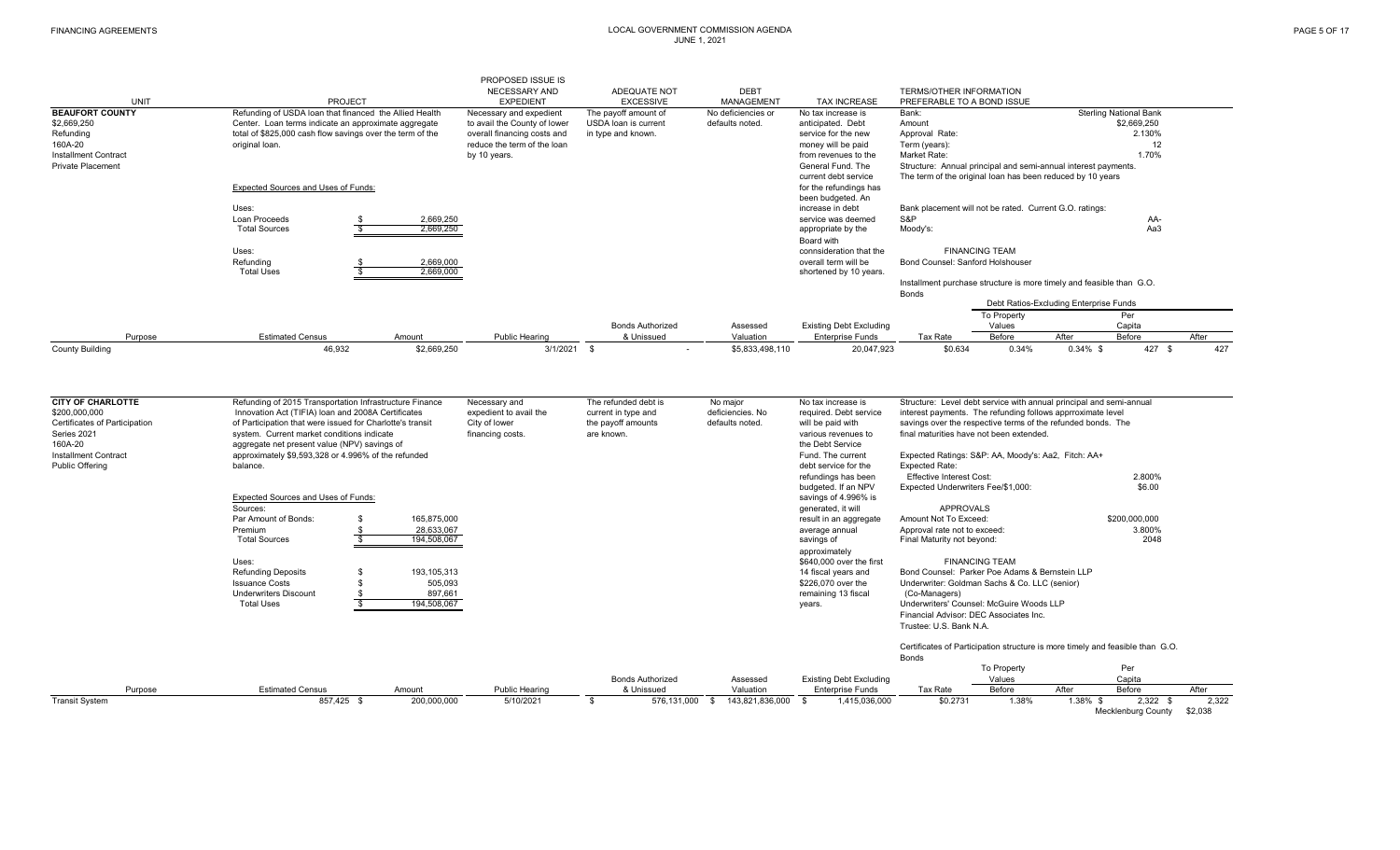|                                      |                                                           |                          |               | <b>PROPOSED ISSUE IS</b>          |                |                                              |              |                               |                                           |                                       |                                                                                      |                                        |               |               |
|--------------------------------------|-----------------------------------------------------------|--------------------------|---------------|-----------------------------------|----------------|----------------------------------------------|--------------|-------------------------------|-------------------------------------------|---------------------------------------|--------------------------------------------------------------------------------------|----------------------------------------|---------------|---------------|
|                                      |                                                           |                          |               | NECESSARY AND                     |                | ADEQUATE NOT                                 |              | <b>DEBT</b>                   |                                           | TERMS/OTHER INFORMATION               |                                                                                      |                                        |               |               |
| <b>UNIT</b><br><b>FORSYTH COUNTY</b> | (1) Permanent financing for an interim draw facility as   | <b>PROJECT</b>           |               | <b>EXPEDIENT</b><br>Necessary and |                | <b>EXCESSIVE</b><br>Guaranteed Maximum Price |              | <b>MANAGEMENT</b><br>No major | <b>TAX INCREASE</b><br>No tax increase is | PREFERABLE TO A BOND ISSUE            | Structure: Straight line amortization with annual principal and semi-annual interest |                                        |               |               |
| \$160,000,000                        | well as additional funding for the acquisition,           |                          |               | expedient to meet various         |                | (GMP) has been provided                      |              | deficiencies. No              | necessary Debt                            |                                       | payments. The refundings follow approximately level savings. The terms of the        |                                        |               |               |
| <b>Limited Obligation Bonds</b>      | construction and equipping of a new County                |                          |               | capital facility needs of the     |                | for the Courthouse. The                      |              | defaults noted.               | service will be paid                      | refundings have not been extended     |                                                                                      |                                        |               |               |
| Series 2021A - Tax-Exempt            | Courthouse, (2) acquisition, construction and equipping   |                          |               | County and avail the              |                | GMP for the Children's                       |              |                               | with revenues from the                    |                                       |                                                                                      |                                        |               |               |
| Series 2021B - Taxable               | of a new children's museum, (3) the renovation and        |                          |               | opportunity of lowered            |                | Museum is due in June and                    |              |                               | General Fund.                             |                                       | Expected Ratings: S&P: AA+; Moody's: Aa1; Fitch: AA+                                 |                                        |               |               |
| G.S.160A-20                          | expansion of airport facilities at Smith Reynolds Airport |                          |               | financing costs.                  |                | the County has decided to                    |              |                               | Fund. The current                         | <b>Expected Rate:</b>                 |                                                                                      |                                        |               |               |
| <b>Installment Contract</b>          | (4) Current refunding of Series 2009 Limited Obligation   |                          |               |                                   |                | contribute \$11.3m in paygo                  |              |                               | debt service for the                      |                                       | Effective Interest Cost (Tax-Exempt):                                                |                                        |               | 1.929%        |
| <b>Public Offering</b>               | Bonds (LOBs) and a taxable advanced refunding of a        |                          |               |                                   |                | or roughly 47% of the                        |              |                               | refundings has been                       | Effective Interest Cost (Taxable):    |                                                                                      |                                        |               | 1.410%        |
|                                      | Series 2012 LOBs. Current market conditions indicate      |                          |               |                                   |                | anticipated cost. Estimates                  |              |                               | budgeted. If an NPV                       | Expected Underwriters Fee/\$1,000:    |                                                                                      |                                        | \$            | 4.00          |
|                                      | aggregate net present value (NPV) savings of              |                          |               |                                   |                | for the airport projects has                 |              |                               | savings of 17.981% is                     |                                       |                                                                                      |                                        |               |               |
|                                      | approximately \$2,834,029 or 17.981% of the refunded      |                          |               |                                   |                | been provided by County                      |              |                               | generated, it will                        | <b>APPROVALS</b>                      |                                                                                      |                                        |               |               |
|                                      | balance.                                                  |                          |               |                                   |                | officials. For the refundings.               |              |                               | result in an aggregate                    | Amount Not To Exceed:                 |                                                                                      |                                        |               | \$160,000,000 |
|                                      |                                                           |                          |               |                                   |                | payoff amounts are known.                    |              |                               | average annual                            |                                       | Approval rate not to exceed (Tax-Exempt):                                            |                                        |               | 2.750%        |
|                                      | Expected Sources and Uses of Funds:                       |                          |               |                                   |                |                                              |              |                               | savings of                                |                                       | Approval rate not to exceed (Taxable):                                               |                                        |               | 2.250%        |
|                                      | Sources:                                                  |                          | Series A      | Series B                          |                | Total                                        |              |                               | approximately                             | Final Maturity not Beyond:            |                                                                                      |                                        |               | 2041          |
|                                      | Par Amount of Bonds:                                      | - \$                     | 99,175,000    | 26,540,000<br><b>S</b>            | - \$           | 125,715,000                                  |              |                               | \$256,188                                 |                                       |                                                                                      |                                        |               |               |
|                                      | Premium                                                   | \$                       | 22,602,349 \$ | $\sim$                            | <b>S</b>       | 22.602.349                                   |              |                               |                                           |                                       | <b>FINANCING TEAM</b>                                                                |                                        |               |               |
|                                      | County Contribution COI                                   | $\frac{\$}{\$}$          | 350,000       |                                   |                |                                              |              |                               |                                           |                                       | Bond Counsel: Parker Poe Adams & Bernstein                                           |                                        |               |               |
|                                      | <b>Total Sources</b>                                      |                          | 122, 127, 349 | 26,540,000<br>\$.                 | \$             | 148,667,349                                  |              |                               |                                           |                                       | Lender's Counsel: Robinson Bradshaw & Hinson P.A.                                    |                                        |               |               |
|                                      |                                                           |                          |               |                                   |                |                                              |              |                               |                                           | Financial Advisor: Hilltop Securities |                                                                                      |                                        |               |               |
|                                      | Uses:                                                     |                          |               |                                   |                |                                              |              |                               |                                           |                                       | Trustee: The Bank of New York Mellon Trust Company, N.A.                             |                                        |               |               |
|                                      | <b>Project Funds</b>                                      |                          |               |                                   |                |                                              |              |                               |                                           |                                       |                                                                                      |                                        |               |               |
|                                      | Courthouse                                                | - \$                     | 102.150.000   |                                   | \$             | 102.150.000                                  |              |                               |                                           |                                       | Installment financing is more timely than issuing G. O. Bonds                        |                                        |               |               |
|                                      | Museum                                                    | $\mathfrak{L}$           | 12,550,000    |                                   | £.             | 12,550,000                                   |              |                               |                                           |                                       |                                                                                      |                                        |               |               |
|                                      | Airport                                                   |                          |               | 17.000.000<br>\$                  | $\mathcal{S}$  | 17.000.000                                   |              |                               |                                           |                                       |                                                                                      |                                        |               |               |
|                                      | <b>Escrow Fund Deposits</b>                               | $\mathbf{s}$             | 6,828,833     | 9,393,212<br>$\mathfrak{R}$       | $\mathfrak{R}$ | 16,222,045                                   |              |                               |                                           |                                       |                                                                                      |                                        |               |               |
|                                      | <b>Issuance Costs</b>                                     | \$                       | 282,377       | 70,122<br>- \$                    | <b>S</b>       | 352,499                                      |              |                               |                                           |                                       |                                                                                      |                                        |               |               |
|                                      | <b>Underwriters Discount</b>                              | \$                       | 316,140       | 76,665<br>. ጽ                     | - \$           | 392.805                                      |              |                               |                                           |                                       |                                                                                      | Debt Ratios-Excluding Enterprise Funds |               |               |
|                                      | <b>Total Uses</b>                                         | $\overline{\mathbf{s}}$  | 122, 127, 350 | 26,539,999<br>$\bullet$           | -\$            | 148,667,349                                  |              |                               |                                           |                                       |                                                                                      |                                        |               |               |
|                                      |                                                           |                          |               |                                   |                | <b>Bonds Authorized</b>                      |              |                               | <b>Existing Debt Excluding</b>            |                                       | To Property<br>Values                                                                |                                        | Per<br>Capita |               |
| Purpose                              | <b>Estimated Census</b>                                   |                          | Amount        | Public Hearing                    |                | & Unissued                                   |              | Assessed<br>Valuation         | <b>Enterprise Funds</b>                   | Tax Rate                              | Before                                                                               | After                                  | Before        | After         |
| Courthouse                           | 379.693 \$                                                |                          | 102.649.549   | 5/6/2021                          | $\mathfrak{F}$ | 124.340.000                                  | $\mathbf{s}$ | 38.137.955.633                | 639.142.773<br>. ድ                        | \$0.7435                              | 2.00%                                                                                | $2.42\%$ \$                            | $2.011$ \$    | 2.432         |
| Museum                               |                                                           | \$                       | 23.966.635    |                                   |                |                                              |              |                               |                                           |                                       |                                                                                      |                                        |               |               |
| Airport                              |                                                           | $\mathfrak{R}$           | 17,083,136    |                                   |                |                                              |              |                               |                                           |                                       |                                                                                      |                                        |               |               |
| <b>County Buildings</b>              |                                                           | - \$                     | 16.300.680    |                                   |                |                                              |              |                               |                                           |                                       |                                                                                      |                                        |               |               |
|                                      |                                                           | $\overline{\mathcal{S}}$ | 160,000,000   |                                   |                |                                              |              |                               |                                           |                                       |                                                                                      |                                        |               |               |
|                                      |                                                           |                          |               |                                   |                |                                              |              |                               |                                           |                                       |                                                                                      |                                        |               |               |
| <b>GRANVILLE COUNTY</b>              | Leasing of an approximately 9,600 square foot             |                          |               | Necessary and                     |                | The County examined                          |              | No deficiencies or            | No tax increase is                        | <b>APPROVALS</b>                      |                                                                                      |                                        |               |               |
| 240 Month Lease - Total              | office space for a satelite Department of                 |                          |               | expedient to meet an              |                | comparative lease                            |              | defaults noted.               | necessary. The debt                       | <b>Total Lease Amount:</b>            |                                                                                      |                                        | \$            | 1,871,616     |
| payments of \$1,871,616              | Social Services (DSS) Building in the southern            |                          |               | ongoing need for                  |                | prices and determined                        |              |                               | service will be paid                      |                                       | Term (Months): (Beginning 07/01/2021)                                                |                                        |               | 240           |
| G.S. 159-148                         | area of the County.                                       |                          |               | additional office space to        |                | the price to be                              |              |                               | from the General Fund                     |                                       | Payment: Base rate with biennial escalations.                                        |                                        |               |               |
| <b>Operating Lease</b>               |                                                           |                          |               | better serve the                  | favorable.     |                                              |              |                               | and DSS-1571                              |                                       | Range (\$8.50-\$11.09 per square foot)                                               |                                        |               |               |
| <b>Private Placement</b>             |                                                           |                          |               | southern side of the              |                |                                              |              |                               | Administrative                            |                                       |                                                                                      |                                        |               |               |
|                                      |                                                           |                          |               | County.                           |                |                                              |              |                               | Reimbursements.                           |                                       | Bank placement will not be rated. Current G.O. ratings:                              |                                        |               |               |
|                                      |                                                           |                          |               |                                   |                |                                              |              |                               |                                           | S&P                                   |                                                                                      |                                        | AA-           |               |
|                                      |                                                           |                          |               |                                   |                |                                              |              |                               |                                           | Moody's:                              |                                                                                      |                                        | Aa2           |               |
|                                      |                                                           |                          |               |                                   |                |                                              |              |                               |                                           |                                       |                                                                                      |                                        |               |               |
|                                      |                                                           |                          |               |                                   |                |                                              |              |                               |                                           |                                       | Special Counsel: Sanford Holshouser LLP                                              |                                        |               |               |
|                                      |                                                           |                          |               |                                   |                |                                              |              |                               |                                           |                                       | Lease is more timely and feasible than issuing GO Bonds or Installment purchase.     |                                        |               |               |
|                                      |                                                           |                          |               |                                   |                |                                              |              |                               |                                           |                                       |                                                                                      | Debt Ratios-Excluding Enterprise Funds |               |               |
|                                      |                                                           |                          |               |                                   |                |                                              |              |                               |                                           |                                       | To Property                                                                          |                                        | Per           |               |
|                                      |                                                           |                          |               |                                   |                | <b>Bonds Authorized</b>                      |              | Assessed                      | <b>Existing Debt Excluding</b>            |                                       | Values                                                                               |                                        | Capita        |               |
| Purpose                              | <b>Estimated Census</b>                                   |                          | Amount        | Public Hearing                    |                | & Unissued                                   |              | Valuation                     | <b>Enterprise Funds</b>                   | Tax Rate                              | Before                                                                               | After                                  | Before        | After         |
| <b>County Building</b>               |                                                           | 60.443 \$                | 1.871.616     | N/A                               | \$             | $\sim$                                       | $\mathbf{s}$ | 4,806,399,087                 | 92.543.280                                | \$0.840                               | 1.93%                                                                                | 1.96% \$                               | $1.531$ \$    | 1.562         |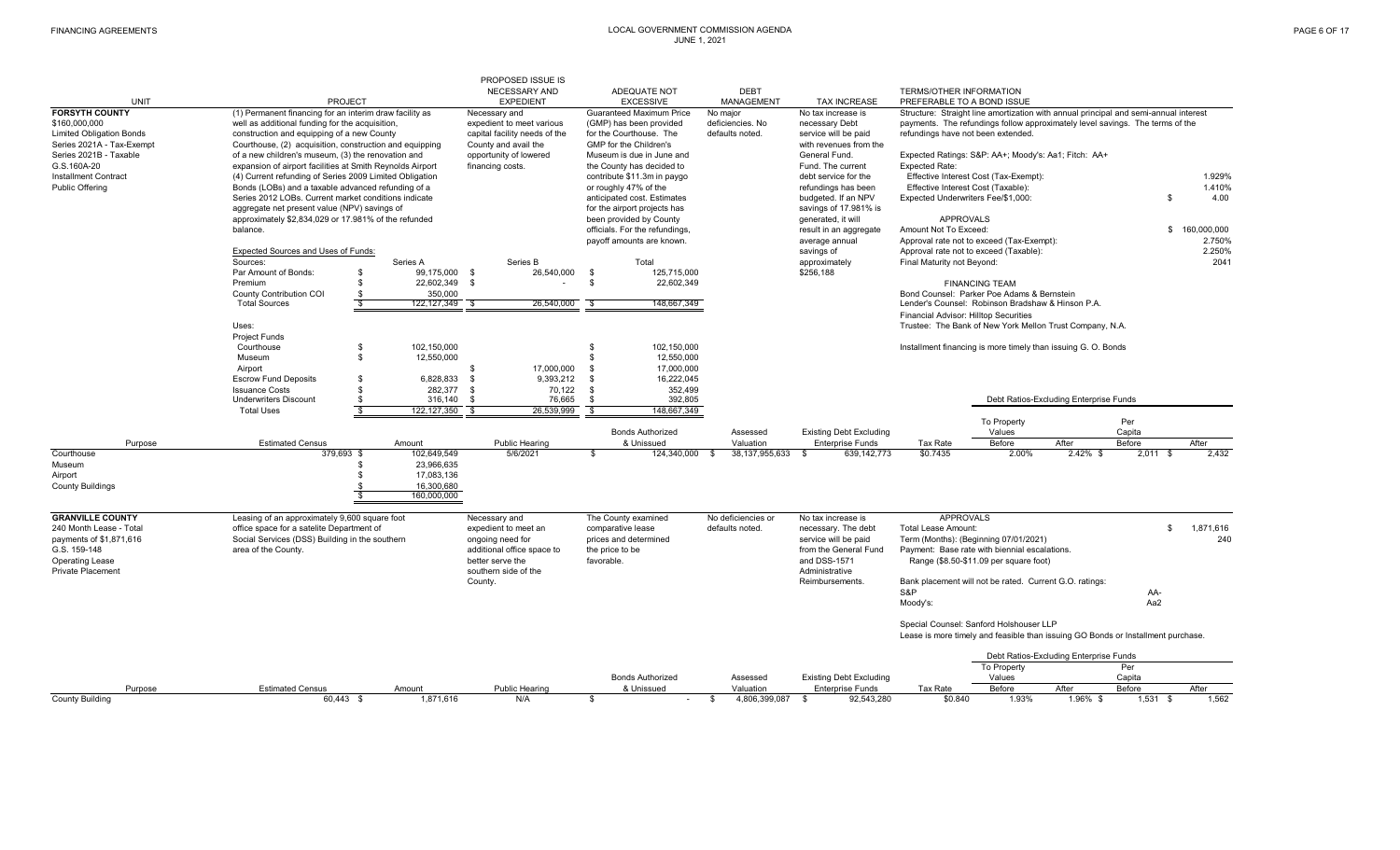|                                                                                                                                              |                                                                                                                                                                                                                                                                                                                                                                                                                                                                                                                                                                                                                                                                                                                                                                                                                                                                                                            | PROPOSED ISSUE IS                                                                                                                                                                            |                                                                                                                                                                                                                   |                                             |                                                                                                                                                                                                                                                                                                                                                                                                                                                                                                                                    |                                                                                                                                                                                                                                                                                                                                  |                                                                                                                                                                                                                                                                                                                   |                                        |                                 |                                                    |
|----------------------------------------------------------------------------------------------------------------------------------------------|------------------------------------------------------------------------------------------------------------------------------------------------------------------------------------------------------------------------------------------------------------------------------------------------------------------------------------------------------------------------------------------------------------------------------------------------------------------------------------------------------------------------------------------------------------------------------------------------------------------------------------------------------------------------------------------------------------------------------------------------------------------------------------------------------------------------------------------------------------------------------------------------------------|----------------------------------------------------------------------------------------------------------------------------------------------------------------------------------------------|-------------------------------------------------------------------------------------------------------------------------------------------------------------------------------------------------------------------|---------------------------------------------|------------------------------------------------------------------------------------------------------------------------------------------------------------------------------------------------------------------------------------------------------------------------------------------------------------------------------------------------------------------------------------------------------------------------------------------------------------------------------------------------------------------------------------|----------------------------------------------------------------------------------------------------------------------------------------------------------------------------------------------------------------------------------------------------------------------------------------------------------------------------------|-------------------------------------------------------------------------------------------------------------------------------------------------------------------------------------------------------------------------------------------------------------------------------------------------------------------|----------------------------------------|---------------------------------|----------------------------------------------------|
|                                                                                                                                              |                                                                                                                                                                                                                                                                                                                                                                                                                                                                                                                                                                                                                                                                                                                                                                                                                                                                                                            | NECESSARY AND                                                                                                                                                                                | ADEQUATE NOT                                                                                                                                                                                                      | <b>DEBT</b>                                 |                                                                                                                                                                                                                                                                                                                                                                                                                                                                                                                                    | TERMS/OTHER INFORMATION                                                                                                                                                                                                                                                                                                          |                                                                                                                                                                                                                                                                                                                   |                                        |                                 |                                                    |
| <b>UNIT</b>                                                                                                                                  | <b>PROJECT</b>                                                                                                                                                                                                                                                                                                                                                                                                                                                                                                                                                                                                                                                                                                                                                                                                                                                                                             | <b>EXPEDIENT</b>                                                                                                                                                                             | <b>EXCESSIVE</b>                                                                                                                                                                                                  | <b>MANAGEMENT</b>                           | <b>TAX INCREASE</b>                                                                                                                                                                                                                                                                                                                                                                                                                                                                                                                | PREFERABLE TO A BOND ISSUE                                                                                                                                                                                                                                                                                                       |                                                                                                                                                                                                                                                                                                                   |                                        |                                 |                                                    |
| <b>CITY OF HICKORY</b><br>\$10,635,000<br>Refinance of SRF Loan<br>G.S. 160A-20<br>Installment Purchase Contract<br><b>Private Placement</b> | This project consists of the refinancing of an existing<br>State Revolving Loan for debt service savings. The<br>original loan financed the Northeast wastewater<br>Treatment Plant. The loan term indicates an aggregate<br>net preset value (NPV) of approximately \$350,000 or<br>3.35% of the refunding loan.<br>Expected Sources and Uses of Funds:<br>Sources:<br>Par Amount<br>10.635.000<br>- \$<br>$\overline{\mathbf{s}}$<br><b>Total Sources</b><br>10.635.000<br>Uses:<br><b>Refunding Esrow deposits</b><br>$\mathbf{s}$<br>10.531.651<br>100,000<br>Cost of Issuance<br>\$                                                                                                                                                                                                                                                                                                                   | Necessary and expedient<br>to avail the City of debt<br>service savings.                                                                                                                     | Payoff amounts are<br>known and certain.                                                                                                                                                                          | No major deficiences.<br>No defaults noted. | The current debt service<br>has been budgeted. If<br>an NPV savings of<br>3.35% is generated, it<br>will result in level<br>average annual savings<br>of approximately<br>\$32,000. Debt Service<br>will be reduced and the<br>final maturity will not<br>be extended. No tax<br>increase will be<br>necessary.                                                                                                                                                                                                                    | Bank:<br>Approval Rate:<br>Term:<br>Market Rate:<br>Payment:<br><b>S&amp;P:</b><br>Moody's:<br>Lender's Counsel: Pope Flynn, LLC                                                                                                                                                                                                 | Capital One Public Funding, LLC<br>1.75%<br>12 Years<br>1.54%<br>N/A<br>N/A<br>Installment purchase contract is more timely than issuance of GO Bonds.<br><b>Fiinancing Team</b><br>Financial Advisor: Davenport & Company LLC<br>Bond Counsel: Parker Poe Adams & Bernstein LLP                                  | Annual Principal/Semi-Annual Interest  |                                 |                                                    |
|                                                                                                                                              | Additional proceeds<br>\$.<br>-S<br><b>Total Uses</b><br>10,635,000                                                                                                                                                                                                                                                                                                                                                                                                                                                                                                                                                                                                                                                                                                                                                                                                                                        | 3.349                                                                                                                                                                                        |                                                                                                                                                                                                                   |                                             |                                                                                                                                                                                                                                                                                                                                                                                                                                                                                                                                    |                                                                                                                                                                                                                                                                                                                                  |                                                                                                                                                                                                                                                                                                                   | Debt Ratios-Excluding Enterprise Funds | Per                             |                                                    |
|                                                                                                                                              |                                                                                                                                                                                                                                                                                                                                                                                                                                                                                                                                                                                                                                                                                                                                                                                                                                                                                                            |                                                                                                                                                                                              | <b>Bonds Authorized</b>                                                                                                                                                                                           | Assessed                                    | <b>Existing Debt Excluding</b>                                                                                                                                                                                                                                                                                                                                                                                                                                                                                                     |                                                                                                                                                                                                                                                                                                                                  | To Property<br>Values                                                                                                                                                                                                                                                                                             |                                        | Capita                          |                                                    |
| Purpose                                                                                                                                      | <b>Estimated Census</b><br>Amount                                                                                                                                                                                                                                                                                                                                                                                                                                                                                                                                                                                                                                                                                                                                                                                                                                                                          | <b>Public Hearing</b>                                                                                                                                                                        | & Unissued                                                                                                                                                                                                        | Valuation                                   | <b>Enterprise Funds</b>                                                                                                                                                                                                                                                                                                                                                                                                                                                                                                            | Tax Rate                                                                                                                                                                                                                                                                                                                         | Before                                                                                                                                                                                                                                                                                                            | After                                  | Before                          | After                                              |
| Refinance                                                                                                                                    | 41,171 \$<br>10,635,000                                                                                                                                                                                                                                                                                                                                                                                                                                                                                                                                                                                                                                                                                                                                                                                                                                                                                    | 5/18/2021                                                                                                                                                                                    | \$.                                                                                                                                                                                                               | \$4,865,899,234                             | 79,002,005                                                                                                                                                                                                                                                                                                                                                                                                                                                                                                                         | \$0.5875                                                                                                                                                                                                                                                                                                                         | 1.62%                                                                                                                                                                                                                                                                                                             | $1.62\%$ \$                            | $1,919$ \$<br>Catawba Co.<br>\$ | 1,919<br>839                                       |
| <b>HOKE COUNTY</b>                                                                                                                           | (1) Construction of the James E. Leach Aquatic and                                                                                                                                                                                                                                                                                                                                                                                                                                                                                                                                                                                                                                                                                                                                                                                                                                                         | Necessary and                                                                                                                                                                                | Guaranteed                                                                                                                                                                                                        | No major                                    | No tax increase is                                                                                                                                                                                                                                                                                                                                                                                                                                                                                                                 |                                                                                                                                                                                                                                                                                                                                  | Structure: Straight line amortization with annual principal and semi-annual                                                                                                                                                                                                                                       |                                        |                                 |                                                    |
| \$50,000,000<br>Limited Obligation Bonds, Series 2021<br>G.S.160A-20<br>Installment Purchase Contract<br><b>Public Offering</b>              | Recreation Center which will include an aquatics<br>facility, two basketball courts, ball fields and Parks &<br>Recreation Department office space. The facility will<br>also serve as the primary emergency shelter for the<br>County. (2) Refunding of two 2007 USDA Installment<br>Financing Contracts (IFC), a 2005 USDA IFC, a 2008 IFC,<br>2007 GO Bond and a 2013 USDA Revenue Bond.<br>Current capital market conditions indicate an aggregate<br>net present value savings (NPV) of approximately<br>\$4,234,324 or 19.735% of the refunded balance.<br>Expected Sources and Uses of Funds:<br>Sources:<br>Par Amount of Bonds:<br>39.725.000<br>$\mathbf{s}$<br>Premium<br>\$<br>6,522,100<br>2.700.000<br><b>Equity Contribution</b><br>\$<br>$\overline{\mathbb{S}}$<br><b>Total Sources</b><br>48.947.100<br>Uses:<br><b>Project Funds</b><br>26,845,545<br>Aquatic & Recreation Center<br>\$ | expedient to (1)<br>provide recreation<br>space to County<br>citizens and provide<br>additional space for<br>recreation staff and<br>to (2) avail the County<br>of lower financing<br>costs. | <b>Maximum Price</b><br>(GMP) has been<br>provided as a part of<br>a Design-Build<br>contract entered into<br>by the County.<br>The refunded<br>loans are current in<br>type and the payoff<br>amounts are known. | deficiencies. No<br>defaults noted.         | required. Debt service<br>will be paid with<br>revenues to the General<br>Fund. Debt service for<br>the refundings has been<br>budgeted and if an NPV<br>savings of 24.224% is<br>generated, it will result<br>in an aggregate average<br>annual savings over the<br>original term of<br>approximately<br>\$273,200 though the<br>savings structure is<br>is dependent on the<br>underlying refunding<br>components and varies<br>year to year with the<br>majority of the savings<br>in the out years due to<br>a shortened term. | some instances shortened.<br>Expected Ratings: Moody's: A1;<br><b>Expected Rate:</b><br><b>Effective Interest Cost:</b><br>Expected Underwriters Fee/\$1,000:<br><b>APPROVALS</b><br>Amount Not To Exceed:<br>Approval rate not to exceed:<br>Final Maturity not beyond:<br>Underwriter: RW Baird & Co.<br>Trustee: Regions Bank | interest payments. The terms of the refundings have not been extended and in<br><b>FINANCING TEAM</b><br>Bond Counsel: Sanford Holshouser LLP<br>Underwriter's Counsel: Pope Flynn LLC<br>Financial Advisor: Davenport & Company, Inc.<br>Limited Obligation Bond structure is more timely and feasible than G.O. |                                        |                                 | 2.022%<br>\$4.70<br>\$50,000,000<br>3.250%<br>2043 |
|                                                                                                                                              | 21.609.976<br><b>Escrow Fund Deposits</b><br>\$.<br><b>Issuance Costs</b><br>304,816<br>\$<br><b>Underwriters Discount</b><br>186,763<br>\$                                                                                                                                                                                                                                                                                                                                                                                                                                                                                                                                                                                                                                                                                                                                                                |                                                                                                                                                                                              |                                                                                                                                                                                                                   |                                             |                                                                                                                                                                                                                                                                                                                                                                                                                                                                                                                                    | <b>Bonds</b>                                                                                                                                                                                                                                                                                                                     |                                                                                                                                                                                                                                                                                                                   |                                        |                                 |                                                    |
|                                                                                                                                              | $\overline{\mathbf{s}}$<br><b>Total Uses</b><br>48,947,100                                                                                                                                                                                                                                                                                                                                                                                                                                                                                                                                                                                                                                                                                                                                                                                                                                                 |                                                                                                                                                                                              |                                                                                                                                                                                                                   |                                             |                                                                                                                                                                                                                                                                                                                                                                                                                                                                                                                                    |                                                                                                                                                                                                                                                                                                                                  |                                                                                                                                                                                                                                                                                                                   | Debt Ratios-Excluding Enterprise Funds |                                 |                                                    |
|                                                                                                                                              |                                                                                                                                                                                                                                                                                                                                                                                                                                                                                                                                                                                                                                                                                                                                                                                                                                                                                                            |                                                                                                                                                                                              |                                                                                                                                                                                                                   |                                             |                                                                                                                                                                                                                                                                                                                                                                                                                                                                                                                                    |                                                                                                                                                                                                                                                                                                                                  | To Property                                                                                                                                                                                                                                                                                                       |                                        | Per                             |                                                    |
|                                                                                                                                              |                                                                                                                                                                                                                                                                                                                                                                                                                                                                                                                                                                                                                                                                                                                                                                                                                                                                                                            |                                                                                                                                                                                              | <b>Bonds Authorized</b>                                                                                                                                                                                           | Assessed                                    | <b>Existing Debt Excluding</b>                                                                                                                                                                                                                                                                                                                                                                                                                                                                                                     |                                                                                                                                                                                                                                                                                                                                  | Values                                                                                                                                                                                                                                                                                                            |                                        | Capita                          |                                                    |
| Purpose                                                                                                                                      | <b>Estimated Census</b><br>Amount                                                                                                                                                                                                                                                                                                                                                                                                                                                                                                                                                                                                                                                                                                                                                                                                                                                                          | <b>Public Hearing</b>                                                                                                                                                                        | & Unissued                                                                                                                                                                                                        | Valuation                                   | <b>Enterprise Funds</b>                                                                                                                                                                                                                                                                                                                                                                                                                                                                                                            | <b>Tax Rate</b>                                                                                                                                                                                                                                                                                                                  | Before                                                                                                                                                                                                                                                                                                            | After                                  | Before                          | After                                              |
| Recreation<br>Schools<br><b>County Buildings</b><br>Water<br>Sewer                                                                           | 54,287 \$<br>29,610,878<br>4,985,601<br>\$<br>7.031.683<br>\$<br>4,185,919<br>\$<br>4.185.919<br>\$<br>50,000,000<br>$\mathfrak{L}$                                                                                                                                                                                                                                                                                                                                                                                                                                                                                                                                                                                                                                                                                                                                                                        | 5/3/2021                                                                                                                                                                                     | $\mathfrak{L}$                                                                                                                                                                                                    | 3,389,906,767<br>\$                         | 33,643,137<br>. ድ                                                                                                                                                                                                                                                                                                                                                                                                                                                                                                                  | \$0.7500                                                                                                                                                                                                                                                                                                                         | 0.99%                                                                                                                                                                                                                                                                                                             | 2.47% \$                               | 620 \$                          | 1,541                                              |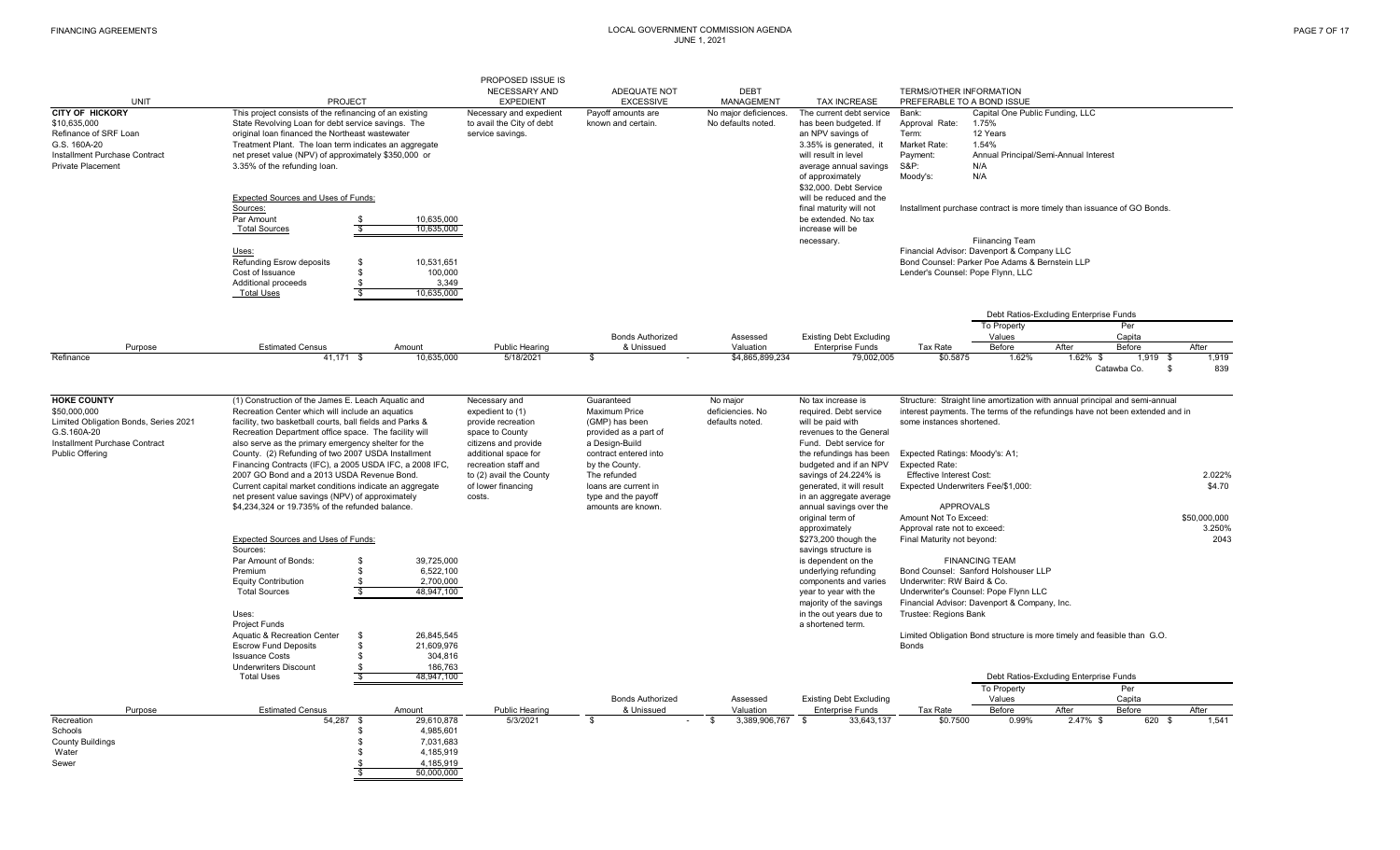|                                                                                             |                                                                                                                                                                                                                                    |                       | PROPOSED ISSUE IS<br>NECESSARY AND                                                                     | ADEQUATE NOT                                                                                        | <b>DEBT</b>                                     |                                                                                      | <b>TERMS/OTHER INFORMATION</b>                           |                                                                                                                                     |                                        |                      |                            |
|---------------------------------------------------------------------------------------------|------------------------------------------------------------------------------------------------------------------------------------------------------------------------------------------------------------------------------------|-----------------------|--------------------------------------------------------------------------------------------------------|-----------------------------------------------------------------------------------------------------|-------------------------------------------------|--------------------------------------------------------------------------------------|----------------------------------------------------------|-------------------------------------------------------------------------------------------------------------------------------------|----------------------------------------|----------------------|----------------------------|
| <b>UNIT</b>                                                                                 | <b>PROJECT</b>                                                                                                                                                                                                                     |                       | <b>EXPEDIENT</b>                                                                                       | <b>EXCESSIVE</b>                                                                                    | <b>MANAGEMENT</b>                               | <b>TAX INCREASE</b>                                                                  |                                                          | PREFERABLE TO A BOND ISSUE                                                                                                          |                                        |                      |                            |
| <b>MOORE COUNTY</b><br>\$71,000,000<br>Limited Obligation Bonds, Series 2021<br>G.S.160A-20 | (1) Acquisition, construction, equipping and furnishing of a<br>new County Courthouse, County offices and other<br>support facilities. (2) Refunding of Series 2013 and 2014<br>State SRF loans and a 2011 General Obligation USDA |                       | Necessary and expedient<br>to (1) provide adequate<br>space for current and<br>future courthouse needs | <b>Guarenteed Maximum</b><br>Price (GMP) has been<br>provided by the<br><b>Construction Manager</b> | No maior<br>deficiencies. No<br>defaults noted. | No tax increase is<br>required, Debt<br>service will be paid<br>from revenues to the | refunding have not been extended.                        | Structure: Annual principal and semi-annual interest payments.<br>Debt service follows straight line amortization. The terms of the |                                        |                      |                            |
| Installment Purchase Contract<br>Public Offering                                            | Bond issued by East Moore Water District. The refunding<br>of the 2011 Bond will be effected by the County's                                                                                                                       |                       | and parking capacity. (2)<br>Avail the County of lower                                                 | at Risk (CMAR)<br>Traditional                                                                       |                                                 | General Fund. Debt<br>service for the                                                |                                                          | Expected Ratings: S&P: AA; Moody's: Aa2                                                                                             |                                        |                      |                            |
|                                                                                             | purchase of General Obligation refunding bond from the<br>district. Current capital market conditions indicate an                                                                                                                  |                       | financing costs.                                                                                       | Design/Bid/Build Bids<br>are in hand.                                                               |                                                 | refundings has been<br>budgeted and if an NPV                                        | <b>Expected Rate:</b><br><b>Effective Interest Cost:</b> |                                                                                                                                     |                                        |                      | 1.809%                     |
|                                                                                             | aggregate net present value savings (NPV) of                                                                                                                                                                                       |                       |                                                                                                        |                                                                                                     |                                                 | savings of 7.356% is                                                                 |                                                          | Expected Underwriters Fee/\$1.000:                                                                                                  |                                        |                      | 4.08<br>-S                 |
|                                                                                             | approximately \$1,152,000 or 7.356% of the refunded<br>balance.                                                                                                                                                                    |                       |                                                                                                        |                                                                                                     |                                                 | generated, it will result<br>in an aggregate                                         |                                                          | <b>APPROVALS</b>                                                                                                                    |                                        |                      |                            |
|                                                                                             | Expected Sources and Uses of Funds:                                                                                                                                                                                                |                       |                                                                                                        |                                                                                                     |                                                 | average annual<br>savings over the                                                   | Amount Not To Exceed:<br>Approval rate not to exceed:    |                                                                                                                                     |                                        |                      | 71.000.000<br>S.<br>2.800% |
|                                                                                             |                                                                                                                                                                                                                                    |                       |                                                                                                        |                                                                                                     |                                                 | original term of                                                                     | Final Maturity not bevond:                               |                                                                                                                                     |                                        |                      | 2049                       |
|                                                                                             | Sources:<br>Par Amount<br>\$                                                                                                                                                                                                       | 58,480,000            |                                                                                                        |                                                                                                     |                                                 | approximately<br>\$46,398                                                            |                                                          | <b>FINANCING TEAM</b>                                                                                                               |                                        |                      |                            |
|                                                                                             | Net Premium<br>\$                                                                                                                                                                                                                  | 10,923,953            |                                                                                                        |                                                                                                     |                                                 |                                                                                      |                                                          | Bond Counsel: Womble Bond Dickinson (US) LLP                                                                                        |                                        |                      |                            |
|                                                                                             | <b>Equity Contribution</b>                                                                                                                                                                                                         | 161,870               |                                                                                                        |                                                                                                     |                                                 |                                                                                      |                                                          | Underwriter: Robert W. Baird & Co. (Senior);                                                                                        |                                        |                      |                            |
|                                                                                             | $\frac{\$}{\$}$<br><b>Total Sources</b>                                                                                                                                                                                            | 69,565,823            |                                                                                                        |                                                                                                     |                                                 |                                                                                      | PNC Capital Markets (Co-mngr)                            |                                                                                                                                     |                                        |                      |                            |
|                                                                                             | Uses:                                                                                                                                                                                                                              |                       |                                                                                                        |                                                                                                     |                                                 |                                                                                      |                                                          | Underwriters' Counsel: Parker Poe Adams & Bernstein LLP<br>Financial Advisor: Davenport & Company LLC                               |                                        |                      |                            |
|                                                                                             | <b>Project Costs</b><br>- \$                                                                                                                                                                                                       | 53,109,389            |                                                                                                        |                                                                                                     |                                                 |                                                                                      | Trustee: US Bank N.A.                                    |                                                                                                                                     |                                        |                      |                            |
|                                                                                             | <b>Escrow Deposits</b><br>\$<br>Costs of Issuance<br>$\mathbf{s}$                                                                                                                                                                  | 15,862,269<br>355,522 |                                                                                                        |                                                                                                     |                                                 |                                                                                      |                                                          | Installment financing is more timely than issuing G. O. Bonds                                                                       |                                        |                      |                            |
|                                                                                             | <b>Underwriter's Discount</b><br>\$                                                                                                                                                                                                | 238,643               |                                                                                                        |                                                                                                     |                                                 |                                                                                      |                                                          |                                                                                                                                     |                                        |                      |                            |
|                                                                                             | <b>Total Uses</b><br>-S                                                                                                                                                                                                            | 69,565,823            |                                                                                                        |                                                                                                     |                                                 |                                                                                      |                                                          |                                                                                                                                     | Debt Ratios-Excluding Enterprise Funds |                      |                            |
|                                                                                             |                                                                                                                                                                                                                                    |                       |                                                                                                        |                                                                                                     |                                                 |                                                                                      |                                                          | To Property                                                                                                                         |                                        | Per                  |                            |
|                                                                                             |                                                                                                                                                                                                                                    |                       |                                                                                                        | <b>Bonds Authorized</b>                                                                             | Assessed                                        | <b>Existing Debt Excluding</b>                                                       |                                                          | Values                                                                                                                              |                                        | Capita               |                            |
| Purpose<br>Courthouse                                                                       | <b>Estimated Census</b><br>102.950 \$                                                                                                                                                                                              | Amount<br>55,004,360  | Public Hearing<br>5/18/2021                                                                            | & Unissued<br>$\mathbf{s}$                                                                          | Valuation<br>18.952.849.917<br>$\mathbf{s}$     | <b>Enterprise Funds</b><br>193,655,767<br><b>S</b>                                   | Tax Rate<br>\$0,5100                                     | Before<br>1.02%                                                                                                                     | After<br>1.31% \$                      | Before<br>$1,881$ \$ | After<br>2.415             |
| Water                                                                                       |                                                                                                                                                                                                                                    | 3,278,044             |                                                                                                        |                                                                                                     |                                                 |                                                                                      |                                                          |                                                                                                                                     |                                        |                      |                            |
| Sewer                                                                                       | \$                                                                                                                                                                                                                                 | 12,717,596            |                                                                                                        |                                                                                                     |                                                 |                                                                                      |                                                          |                                                                                                                                     |                                        |                      |                            |
|                                                                                             | $\overline{\mathbf{s}}$                                                                                                                                                                                                            | 71,000,000            |                                                                                                        |                                                                                                     |                                                 |                                                                                      |                                                          |                                                                                                                                     |                                        |                      |                            |
| <b>TOWN OF ROLESVILLE</b>                                                                   | This project consists of the purchase of +/- 17 acres                                                                                                                                                                              |                       | Necessary and expedient                                                                                | The cost of the land                                                                                | No major deficiences                            | No tax increase is                                                                   | Bank:                                                    | Southern Bank and Trust Company                                                                                                     |                                        |                      |                            |
| \$1,600,000                                                                                 | of land at 406 and 408 East Young Street for a future                                                                                                                                                                              |                       | because the Town is                                                                                    | has been                                                                                            | No defaults noted.                              | anticipated. General                                                                 | Amount:                                                  | \$1,600,000                                                                                                                         |                                        |                      |                            |
| <b>Land Acquisition</b><br>G.S. 160A-20                                                     | Municipal Complex.                                                                                                                                                                                                                 |                       | experiencing rapid growth,                                                                             | substantiated through                                                                               |                                                 | Fund revenues will                                                                   | Approval Rate:                                           | 1.63%<br>10 Years                                                                                                                   |                                        |                      |                            |
| Installment Purchase Contract                                                               | Sources:                                                                                                                                                                                                                           |                       | so it is important to provide<br>adequate facilities to                                                | an appraisal provided<br>by the town.                                                               |                                                 | provide for debt service.                                                            | Term:<br>Market Rate:                                    | 1.45%                                                                                                                               |                                        |                      |                            |
| <b>Private Placement</b>                                                                    | Bank Loan:                                                                                                                                                                                                                         | \$1,600,000           | conduct Town business.                                                                                 |                                                                                                     |                                                 |                                                                                      | Payment:                                                 | Semi-Annual                                                                                                                         |                                        |                      |                            |
|                                                                                             | Cash:                                                                                                                                                                                                                              | \$67,000              |                                                                                                        |                                                                                                     |                                                 |                                                                                      | <b>S&amp;P:</b>                                          | N/A                                                                                                                                 |                                        |                      |                            |
|                                                                                             | <b>Total Sources:</b>                                                                                                                                                                                                              | \$1,667,000           |                                                                                                        |                                                                                                     |                                                 |                                                                                      | Moody's:                                                 | N/A                                                                                                                                 |                                        |                      |                            |
|                                                                                             | Uses:<br>Engineer or Arch. Fees                                                                                                                                                                                                    | \$49,500              |                                                                                                        |                                                                                                     |                                                 |                                                                                      | of G.O. Bonds                                            | Installment purchase contract is more timely than issuance                                                                          |                                        |                      |                            |
|                                                                                             | Land and Rt.-of-way:                                                                                                                                                                                                               | \$1,564,920           |                                                                                                        |                                                                                                     |                                                 |                                                                                      |                                                          |                                                                                                                                     |                                        |                      |                            |
|                                                                                             | Other Legal/Fiscal cost:                                                                                                                                                                                                           | \$52,580              |                                                                                                        |                                                                                                     |                                                 |                                                                                      |                                                          |                                                                                                                                     | Debt Ratios-Excluding Enterprise Funds |                      |                            |
|                                                                                             | <b>Total Uses:</b>                                                                                                                                                                                                                 | \$1,667,000           |                                                                                                        |                                                                                                     |                                                 |                                                                                      |                                                          | <b>To Property</b>                                                                                                                  |                                        | Per                  |                            |
|                                                                                             |                                                                                                                                                                                                                                    |                       |                                                                                                        | <b>Bonds Authorized</b>                                                                             | Assessed                                        | <b>Existing Debt Excluding</b>                                                       |                                                          | Values                                                                                                                              |                                        | Capita               |                            |
| Purpose                                                                                     |                                                                                                                                                                                                                                    |                       |                                                                                                        |                                                                                                     |                                                 |                                                                                      |                                                          |                                                                                                                                     |                                        |                      |                            |
| <b>Land Acquisition</b>                                                                     | <b>Estimated Census</b><br>$8.501$ \$                                                                                                                                                                                              | Amount                | Public Hearing<br>1.600.000 5/4/20021                                                                  | & Unissued<br>$\mathfrak{R}$                                                                        | Valuation<br>\$1,280,716,468                    | <b>Enterprise Funds</b><br>4,055,000                                                 | Tax Rate<br>\$0.46                                       | Before<br>0.32%                                                                                                                     | After<br>$0.44\%$ \$                   | Before<br>477 \$     | After<br>665               |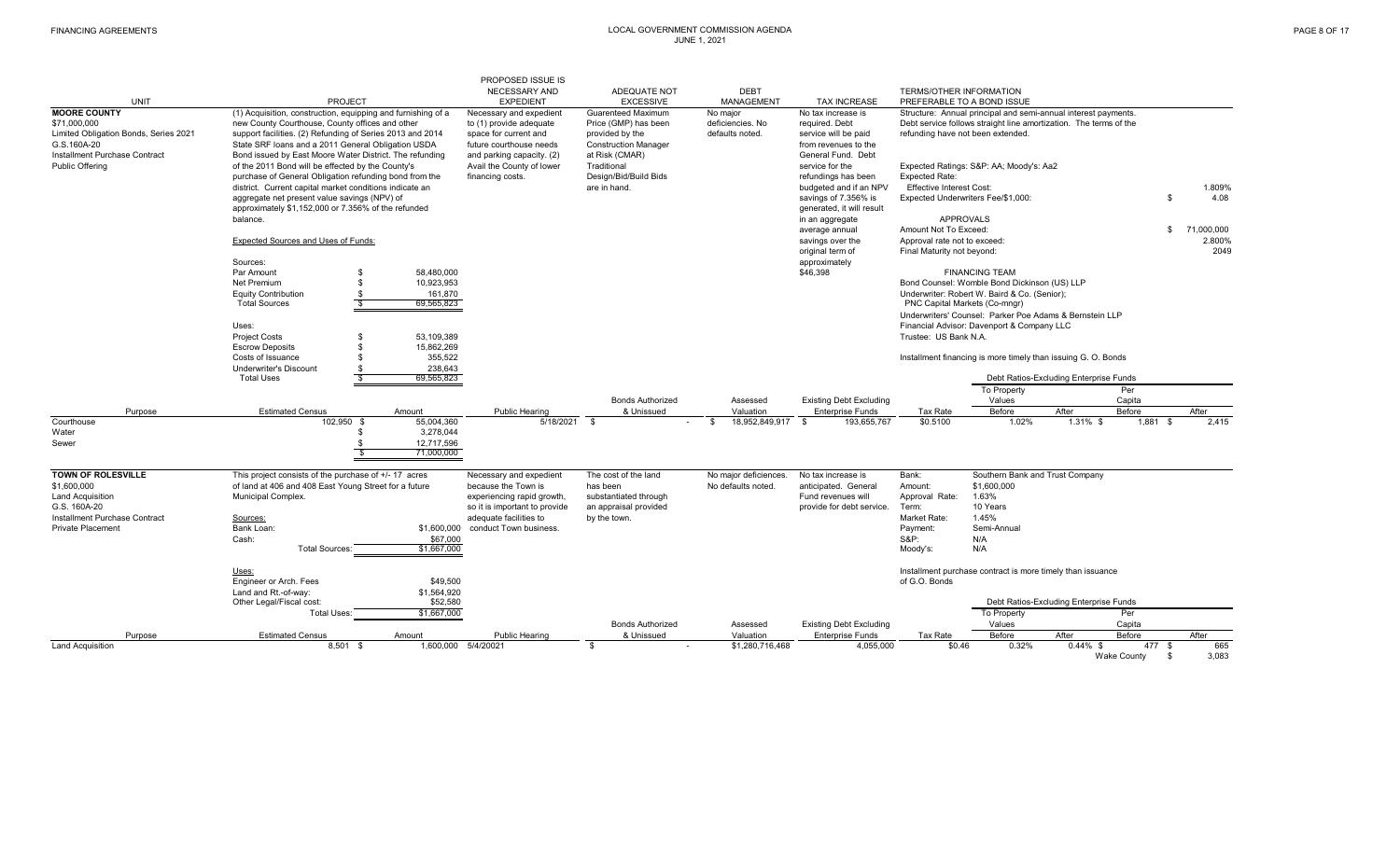|                             |                                               |             | PROPOSED ISSUE IS      |                         |                    |                                |                                                                      |                       |                                        |            |         |
|-----------------------------|-----------------------------------------------|-------------|------------------------|-------------------------|--------------------|--------------------------------|----------------------------------------------------------------------|-----------------------|----------------------------------------|------------|---------|
|                             |                                               |             | <b>NECESSARY AND</b>   | ADEQUATE NOT            | <b>DEBT</b>        |                                | <b>TERMS/OTHER INFORMATION</b>                                       |                       |                                        |            |         |
| <b>UNIT</b>                 | PROJECT                                       |             | <b>EXPEDIENT</b>       | <b>EXCESSIVE</b>        | <b>MANAGEMENT</b>  | <b>TAX INCREASE</b>            | PREFERABLE TO A BOND ISSUE                                           |                       |                                        |            |         |
| <b>CITY OF SANFORD</b>      | Construction of water & sewer infrastructure  |             | Necessary and          | Bids are in hand.       | No deficiencies or | No tax increase is             | Bank:                                                                | Truist                |                                        |            |         |
| \$4,074,000                 | and repairs to City Hall and the Public Works |             | expedient to make      |                         | defaults noted.    | anticipated. Debt              | Amount                                                               | \$4,074,000           |                                        |            |         |
| 160A-20                     | Center.                                       |             | needed repairs and     |                         |                    | service will be paid           | Approval Rate:                                                       | 2.180%                |                                        |            |         |
| <b>Installment Contract</b> |                                               |             | upgrades to the City's |                         |                    | from General Fund              | Term (years):                                                        | 15                    |                                        |            |         |
| <b>Private Placement</b>    |                                               |             | capital assets.        |                         |                    | revenues and sales             | Market Rate:                                                         | 1.850%                |                                        |            |         |
|                             |                                               |             |                        |                         |                    | tax revenues.                  | Structure: Semi-annual principal and interest payments.              |                       |                                        |            |         |
|                             | Expected Sources and Uses of Funds:           |             |                        |                         |                    |                                |                                                                      |                       |                                        |            |         |
|                             |                                               |             |                        |                         |                    |                                | Bank placement will not be rated. Current G.O. ratings:              |                       |                                        |            |         |
|                             | Uses:                                         |             |                        |                         |                    |                                | S&P                                                                  |                       |                                        | AA         |         |
|                             | Loan Proceeds                                 | \$4,074,000 |                        |                         |                    |                                | Moody's:                                                             |                       |                                        | Aa2        |         |
|                             | <b>Total Sources</b>                          | 4,074,000   |                        |                         |                    |                                |                                                                      |                       |                                        |            |         |
|                             |                                               |             |                        |                         |                    |                                |                                                                      | <b>FINANCING TEAM</b> |                                        |            |         |
|                             | Uses:                                         |             |                        |                         |                    |                                | Bond Counsel: Parker Poe Adams & Bernstein LLP                       |                       |                                        |            |         |
|                             | <b>Project Costs</b>                          |             |                        |                         |                    |                                | Financial Advisor: Hilltop Securities                                |                       |                                        |            |         |
|                             | Water & Sewer                                 | 3,115,000   |                        |                         |                    |                                | Lender's Counsel: Pope Flynn, LLC                                    |                       |                                        |            |         |
|                             | City Hall/Public Works                        | 900,000     |                        |                         |                    |                                |                                                                      |                       |                                        |            |         |
|                             | Costs of Issuance                             | 59,000      |                        |                         |                    |                                | Installment purchase structure is more timely and feasible than G.O. |                       |                                        |            |         |
|                             | <b>Total Uses</b>                             | 4,074,000   |                        |                         |                    |                                |                                                                      |                       | Debt Ratios-Excluding Enterprise Funds |            |         |
|                             |                                               |             |                        |                         |                    |                                |                                                                      | To Property           |                                        | Per        |         |
|                             |                                               |             |                        | <b>Bonds Authorized</b> | Assessed           | <b>Existing Debt Excluding</b> |                                                                      | Values                |                                        | Capita     |         |
| Purpose                     | <b>Estimated Census</b>                       | Amount      | <b>Public Hearing</b>  | & Unissued              | Valuation          | <b>Enterprise Funds</b>        | Tax Rate                                                             | Before                | After                                  | Before     | After   |
| Water                       | 30,085                                        | 1,579,046   | 5/4/2021               | 4,000,000.00            | 2,874,468,000      | 8,241,928                      | \$0.600                                                              | 0.43%                 | $0.47\%$ \$                            | 407        | 446     |
| Sewer                       |                                               | 1,579,046   |                        |                         |                    |                                |                                                                      |                       |                                        | Lee County | \$1,420 |
| <b>Municipal Builiding</b>  |                                               | 1,165,908   |                        |                         |                    |                                |                                                                      |                       |                                        |            |         |
|                             |                                               | 4,324,000   |                        |                         |                    |                                |                                                                      |                       |                                        |            |         |
|                             |                                               |             |                        |                         |                    |                                |                                                                      |                       |                                        |            |         |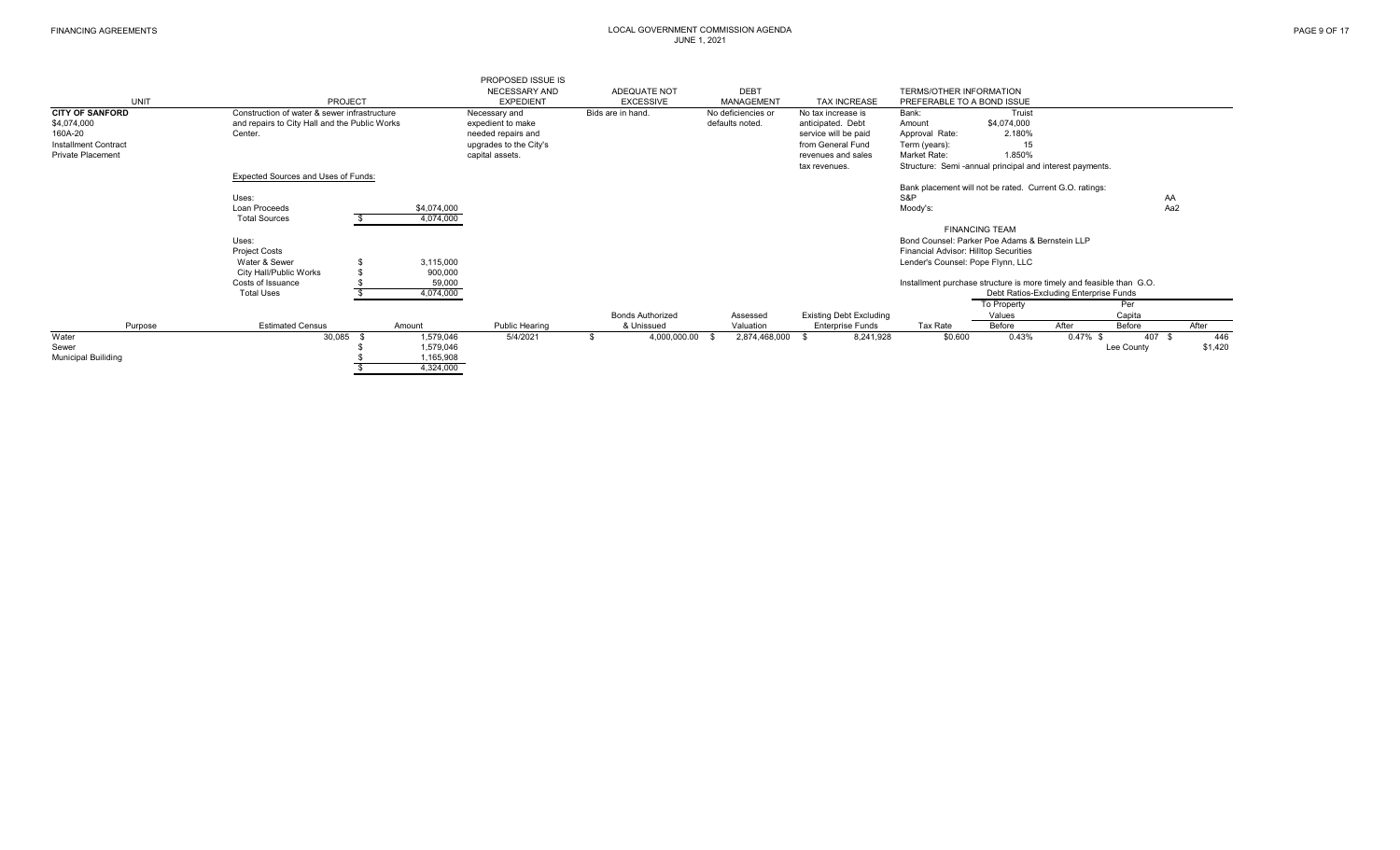G.S. 159-72

| טעוטט טוועוט וא             |                                                          |                                                        | JUIVE 1, ZUZ I                   |                           |                                     |                                                                    |                        |
|-----------------------------|----------------------------------------------------------|--------------------------------------------------------|----------------------------------|---------------------------|-------------------------------------|--------------------------------------------------------------------|------------------------|
| <b>UNIT</b>                 | <b>PROJECT</b>                                           | PROPOSED ISSUE IS<br>NECESSARY AND<br><b>EXPEDIENT</b> | ADEQUATE NOT<br><b>EXCESSIVE</b> | <b>DEBT</b><br>MANAGEMENT | FEASIBILITY/<br><b>TAX INCREASE</b> | <b>TERMS/OTHER INFORMATION</b><br>PREFERABLE TO A BOND ISSUE       | <b>MARKETABILITY</b>   |
| <b>EAST MOORE WATER</b>     | Current refunding of general                             | Necessary and expedient                                | Amount is adequate               | No major deficiencies.    | Debt service will be                | Structure:                                                         | Moody's: N/A           |
| <b>DISTRICT (Moore Co.)</b> | obligation debt of the District                          | to provide savings on the                              | to redeem debt.                  | No defaults noted.        | reduced.                            | Current refunding. Net Present                                     | <b>S&amp;P:</b><br>N/A |
| \$3,100,000<br>G.S. 159-72  | in Moore Co. held by USDA.                               | outstanding issue.                                     |                                  |                           |                                     | Value Savings are estimated at<br>\$474,300 as of May 11, 2021, or | Fitch:<br>N/A          |
| General Obligation          | Description of the bond to be Refunded:                  |                                                        |                                  |                           |                                     | 16.09% of the refunded bonds.                                      |                        |
| Refunding Bond              | \$2,947,377.60 General Obligation                        |                                                        |                                  |                           |                                     |                                                                    |                        |
| (Private Placement)         | Water Bond, Series 2011, sold                            |                                                        |                                  |                           |                                     | The Refunding Bond will be structured                              |                        |
|                             | August 1, 2011 at an interest rate                       |                                                        |                                  |                           |                                     | no extension of maturities and with                                |                        |
|                             | of 3.25%.                                                |                                                        |                                  |                           |                                     | approximately level annual savings                                 |                        |
|                             | Moore County will purchase the                           |                                                        |                                  |                           |                                     | of \$16,939.                                                       |                        |
|                             | G.O. Bond of the District and the                        |                                                        |                                  |                           |                                     | Final maturity would be on 6-1-2049.                               |                        |
|                             | District will in turn, call and redeem<br>the USDA Bond. |                                                        |                                  |                           |                                     | Sale: Private Placement (Moore County)                             |                        |
|                             | The East Moore Water District will                       |                                                        |                                  |                           |                                     | Sale Date: On or about June 17, 2021                               |                        |
|                             | bear a pro rata share of the related                     |                                                        |                                  |                           |                                     |                                                                    |                        |
|                             | County debt burden of the                                |                                                        |                                  |                           |                                     | Approvals:                                                         |                        |
|                             | new County LOB's.                                        |                                                        |                                  |                           |                                     | Amount not to exceed: \$3,100,000                                  |                        |
|                             |                                                          |                                                        |                                  |                           |                                     | Rate: Not to exceed 3.00%                                          |                        |
|                             |                                                          |                                                        |                                  |                           |                                     | __________                                                         |                        |

Financing Team: Bond Counsel: Womble Bond Dickinson (US) LLP Financial Advisor: Davenport & Company LLC

|           |                         |          |                      |                         |               |                                |          |                    | Debt Ratios-Excluding Enterprise Funds |        |
|-----------|-------------------------|----------|----------------------|-------------------------|---------------|--------------------------------|----------|--------------------|----------------------------------------|--------|
|           |                         |          |                      |                         |               |                                |          | <b>To Property</b> |                                        |        |
|           |                         |          |                      | <b>Bonds Authorized</b> | Assessed      | <b>Existing Debt Excluding</b> |          | Values             | Capita                                 | Capita |
| Purpose   | <b>Estimated Census</b> | Amount   | <b>Election Date</b> | & Unissued              | Valuation     | <b>Enterprise Funds</b>        | Tax Rate | <b>Before</b>      | Before<br>After                        | After  |
| Refunding | 17,381                  | ,100,000 | N/A                  |                         | 1.842.306.220 |                                |          | $0.00\%$           | $0.00\%$                               |        |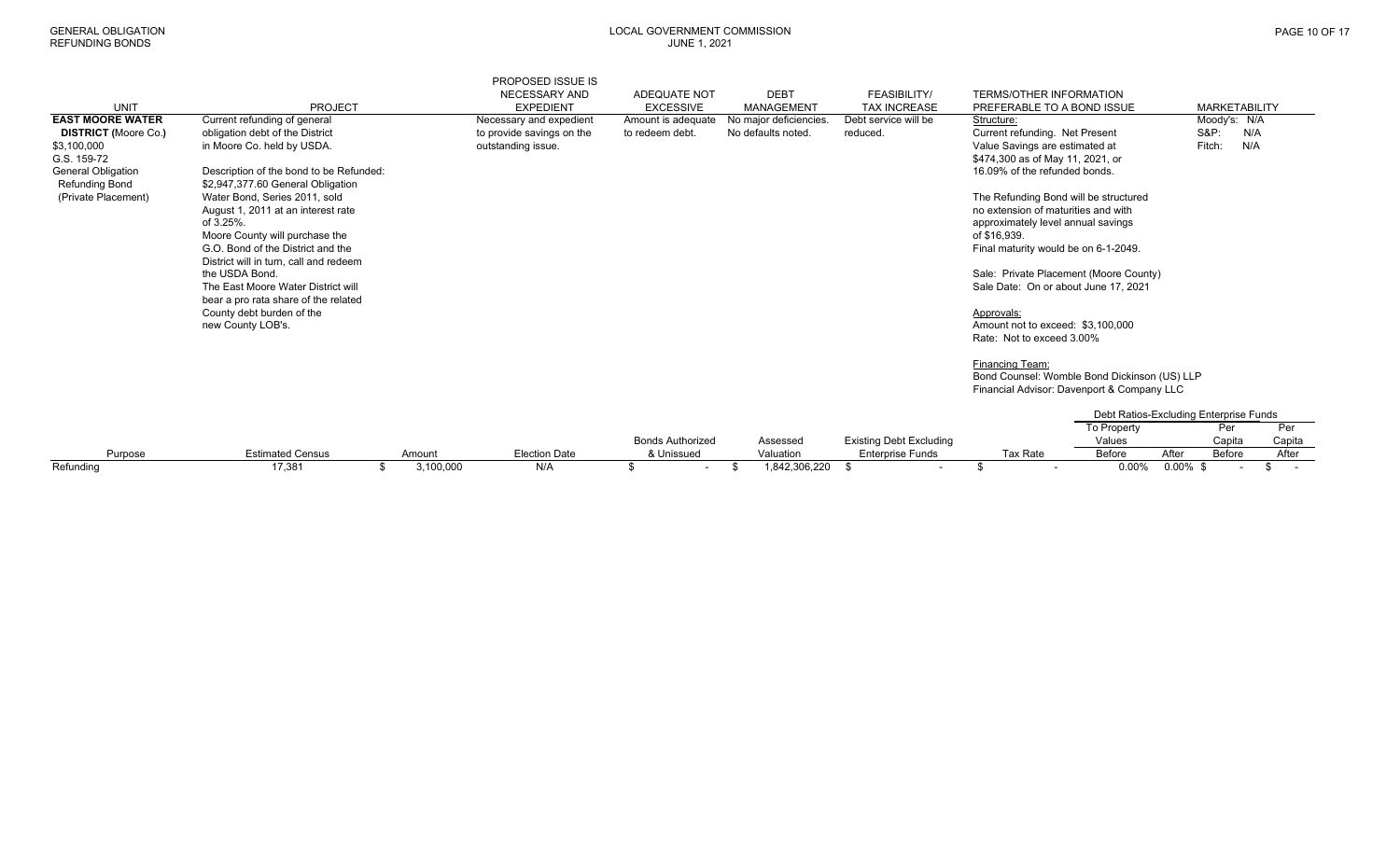| Refundina                           | 51,235                                                   | 5,950,000 | N/A                        | \$<br>$\sim$                            | 4,122,681,198<br>\$                       | 16,375,872<br>\$               | 0.7700                                                                          | 0.40%                                  | 0.40% | 320                   | 321<br>\$ |
|-------------------------------------|----------------------------------------------------------|-----------|----------------------------|-----------------------------------------|-------------------------------------------|--------------------------------|---------------------------------------------------------------------------------|----------------------------------------|-------|-----------------------|-----------|
| Purpose                             | <b>Estimated Census</b>                                  | Amount    | <b>Election Date</b>       | & Unissued                              | Valuation                                 | <b>Enterprise Funds</b>        | <b>Tax Rate</b>                                                                 | Before                                 | After | Before                | After     |
|                                     |                                                          |           |                            | <b>Bonds Authorized</b>                 | Assessed                                  | <b>Existing Debt Excluding</b> |                                                                                 | Values                                 |       | Capita                | Capita    |
|                                     |                                                          |           |                            |                                         |                                           |                                |                                                                                 | To Property                            |       | Per                   | Per       |
|                                     |                                                          |           |                            |                                         |                                           |                                |                                                                                 | Debt Ratios-Excluding Enterprise Funds |       |                       |           |
|                                     |                                                          |           |                            |                                         |                                           |                                |                                                                                 |                                        |       |                       |           |
|                                     |                                                          |           |                            |                                         |                                           |                                | Bank Counsel: Pope Flynn LLC                                                    |                                        |       |                       |           |
|                                     |                                                          |           |                            |                                         |                                           |                                | Bank: Capital One Public Funding                                                |                                        |       |                       |           |
|                                     |                                                          |           |                            |                                         |                                           |                                | Financial Advisor: First Tryon Advisors                                         |                                        |       |                       |           |
|                                     |                                                          |           |                            |                                         |                                           |                                | Bond Counsel: Parker Poe Adams & Bernstein LLP                                  |                                        |       |                       |           |
|                                     |                                                          |           |                            |                                         |                                           |                                | Financing Team:                                                                 |                                        |       |                       |           |
|                                     |                                                          |           |                            |                                         |                                           |                                | Final Maturity: June 1, 2044                                                    |                                        |       |                       |           |
|                                     |                                                          |           |                            |                                         |                                           |                                | <b>Bank Rate: 2.75%</b>                                                         |                                        |       |                       |           |
|                                     |                                                          |           |                            |                                         |                                           |                                | Amount: Not to exceed \$5,950,000;                                              |                                        |       |                       |           |
|                                     |                                                          |           |                            |                                         |                                           |                                | Approvals:                                                                      |                                        |       |                       |           |
|                                     |                                                          |           |                            |                                         |                                           |                                | Sale/Issue Date: On or about June 14, 2021                                      |                                        |       |                       |           |
|                                     |                                                          |           |                            |                                         |                                           |                                | Sale: Bank Placement                                                            |                                        |       |                       |           |
|                                     |                                                          |           |                            |                                         |                                           |                                |                                                                                 |                                        |       |                       |           |
|                                     |                                                          |           |                            |                                         |                                           |                                | thereafter.                                                                     |                                        |       |                       |           |
|                                     |                                                          |           |                            |                                         |                                           |                                | Average annual savings are \$8,300 in<br>FY 2022 to 2044 and \$339,315 annually |                                        |       |                       |           |
|                                     |                                                          |           |                            |                                         |                                           |                                | current maturity of 6-1-2049.                                                   |                                        |       |                       |           |
|                                     |                                                          |           |                            |                                         |                                           |                                | maturity on 6-1-2044, rather than the                                           |                                        |       |                       |           |
|                                     | interest rate of 4.125%.                                 |           |                            |                                         |                                           |                                | no extension of maturities, with the final                                      |                                        |       | will not be rated)    |           |
| Bond (Private Placement)            | November 16, 2009 and maturing<br>6-1-2022/2049, with an |           |                            |                                         |                                           | increase will be<br>necessary. | The refunding bonds will be structured with                                     |                                        |       | (The Refunding Bond   |           |
| <b>General Obligation Refunding</b> | Bond, Series 2009, dated                                 |           | issue.                     |                                         |                                           | be extended. No tax            | or 16.6% of the refunded bonds.                                                 |                                        |       |                       |           |
| G.S. 159-72                         | \$5,856,000 G.O. Water                                   |           | savings on the outstanding | 2009 Bonds.                             |                                           | final maturity will not        | Net present value savings of \$973,196                                          |                                        |       | <b>S&amp;P:</b>       | A+        |
| \$5,950,000                         | of the County of Halifax:                                |           | to provide debt service    | to redeem the Series No defaults noted. |                                           | reduced and the                | Current refunding of the 2009 Bond:                                             |                                        |       | Moody's:              | (NR)      |
| <b>HALIFAX COUNTY</b>               | To refund the following G O Bond                         |           | Necessary and expedient    |                                         | Amount is adequate No major deficiencies. | Debt service will be           | Structure:                                                                      |                                        |       | Current G.O. Ratings: |           |
| <b>UNIT</b>                         | <b>PROJECT</b>                                           |           | <b>EXPEDIENT</b>           | <b>EXCESSIVE</b>                        | <b>MANAGEMENT</b>                         | <b>TAX INCREASE</b>            | PREFERABLE TO A BOND ISSUE                                                      |                                        |       | <b>MARKETABILITY</b>  |           |
|                                     |                                                          |           | NECESSARY AND              | <b>ADEQUATE NOT</b>                     | <b>DEBT</b>                               | <b>FEASIBILITY/</b>            | <b>TERMS/OTHER INFORMATION</b>                                                  |                                        |       |                       |           |
|                                     |                                                          |           | <b>PROPOSED ISSUE IS</b>   |                                         |                                           |                                |                                                                                 |                                        |       |                       |           |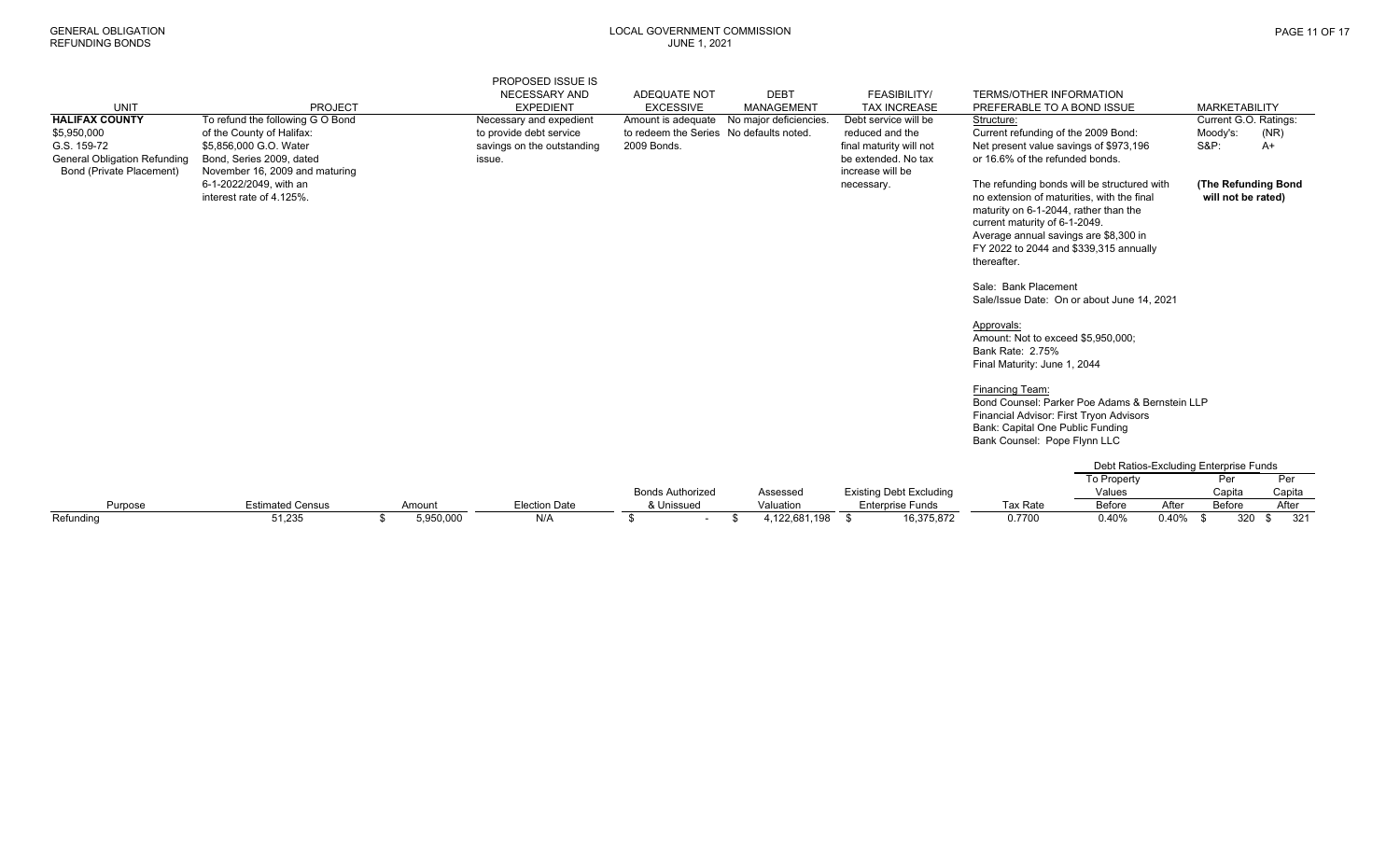|                                                          |             | <b>PROJECT IS</b><br><b>NECESSARY &amp;</b>                                | AMOUNT OF PROJECT<br><b>IS ADEQUATE BUT</b>   |                                                   | <b>DEBT</b>            |                              |                                                                                                                                |
|----------------------------------------------------------|-------------|----------------------------------------------------------------------------|-----------------------------------------------|---------------------------------------------------|------------------------|------------------------------|--------------------------------------------------------------------------------------------------------------------------------|
| PROJECT                                                  |             | <b>EXPEDIENT</b>                                                           | <b>NOT EXCESSIVE</b>                          | <b>FEASIBILITY</b>                                | <b>MANAGEMENT</b>      | <b>MARKETABILITY</b>         | <b>TERMS/ OTHER INFORMATION</b>                                                                                                |
| <b>CITY OF CHARLOTTE</b>                                 |             | Necessary and expedient to                                                 | The City has an extensive                     | The City has provided                             | No major deficiencies. | Direct bank placement with   | Term: 3 years in initial draw mode; 8 years if converted to                                                                    |
| Water and Sewer System Revenue Bond Anticipation         |             | improve the service and operations                                         | and formalized Capital                        | internal projections for the                      | No defaults noted.     | periodic draw structure.     | amortizing term bond.                                                                                                          |
| Notes - Series 2021                                      |             | of the City's water and sewer                                              | Improvement Program                           | period 2021-2025 and the                          |                        | The closing should not       | Interest Rate: Variable                                                                                                        |
| G.S. 159; Article 5                                      |             | systems by performing necessary                                            | ("CIP") that is funded                        | projections have been                             |                        | conflict with any other debt |                                                                                                                                |
| \$250,000,000                                            |             | periodic capital improvements that.                                        | partially by internal cash                    | reviewed by First Tryon                           |                        | transaction.                 | Structure: Monthly payment of interest accruing on draws.                                                                      |
|                                                          |             | individually, do not make financing                                        | generation ("PAYGO")                          | Advisors. Current                                 |                        |                              | Drawn principal is payable in full at the end of the term                                                                      |
| Direct Bank Placement of Revenue                         |             | cost effective but that collectively                                       | and partially by debt                         | projections demonstrate                           |                        | Current ratings:<br>S&P: AAA | or earlier. It is the expectation of the City to terminate the                                                                 |
| <b>Bond Anticipation Notes</b>                           |             | over time, as the projects are to                                          | financing. It is the                          | required coverages of debt                        |                        | Moody's: Aaa                 | Bond Anticipation Note Draw Facility at the end of the term or                                                                 |
|                                                          |             | be executed, represent a significant<br>requirement of financing resources | practice of the City to<br>execute financings | service by net revenues as<br>defined in the Bond |                        | Fitch: AAA                   | earlier and replace it with publicly offered and conventionally<br>termed Water and Sewer System Revenue Bonds. If, at the end |
| Project: Construction period draw-structure financing    |             | The Construction period draw                                               | periodically as considered                    | Covenants of at least                             |                        |                              | of the three year term, the City is unable to execute a                                                                        |
| of water and sewer capital projects related to lines and |             | structure using bond anticipation                                          | advantageous and                              | 2.05X on total system debt                        |                        |                              | long-term replacement, the Draw Facility will convert to a five                                                                |
| treatment plants occuring in fiscal years 2021, 2022     |             | notes allow efficient use of cash                                          | adequate and, until a                         | thru 2025. Average                                |                        |                              | year term loan payable in quarterly installments at a variable term                                                            |
| and 2023.                                                |             | resources to implement projects.                                           | financing is in place, to                     | residential monthly water                         |                        |                              | loan rate not exceeding the Maximum Rate.                                                                                      |
|                                                          |             | This "construction period financing"                                       | fund the cash                                 | and sewer bill based on                           |                        |                              |                                                                                                                                |
|                                                          |             | methodology has been utilized                                              | requirements with the                         | approximately 5,000                               |                        |                              |                                                                                                                                |
| Expected Sources and Uses of Funds:                      |             | by the Water Sewer Utility several                                         | intent to reimburse itself.                   | gallons is \$65.73 and is                         |                        |                              | <b>APPROVALS</b>                                                                                                               |
| Sources:                                                 |             | times.                                                                     | Therefore, at closing, an                     | expected to have average                          |                        |                              | Final Maturity: Not beyond 2024 in intial draw mode; 2029 if                                                                   |
| Fully Drawn Notes:                                       | 250,000,000 |                                                                            | initial draw will be                          | annual increases of 3.57%                         |                        |                              | converted to amortizing term bond.                                                                                             |
| Cash Funded:                                             | 127.500     |                                                                            | made at closing as                            | through 2025.                                     |                        |                              |                                                                                                                                |
| <b>Total Sources</b>                                     | 250,127,500 |                                                                            | required to reimburse                         |                                                   |                        |                              |                                                                                                                                |
|                                                          |             |                                                                            | expenditures for projects                     |                                                   |                        |                              | Interest Rate: Variable rate applied to drawn amounts                                                                          |
| Uses:                                                    |             |                                                                            | already completed or at                       |                                                   |                        |                              | calculated at: (79% of One Month LIBOR)+.27%. Maximum                                                                          |
| <b>Project Costs</b>                                     | 250,000,000 |                                                                            | the appropriate stage of                      |                                                   |                        |                              | calculated rate of 18%.                                                                                                        |
| <b>Issuance Costs:</b>                                   | 127,500     |                                                                            | development to be under                       |                                                   |                        |                              |                                                                                                                                |
| <b>Total Uses</b>                                        | 250,127,500 |                                                                            | construction. The balance                     |                                                   |                        |                              | Issue Amount: Not to exceed \$250,000,000                                                                                      |
|                                                          |             |                                                                            | is expected to be drawn                       |                                                   |                        |                              |                                                                                                                                |
|                                                          |             |                                                                            | through 2024. The unbid                       |                                                   |                        |                              | <b>FINANCING TEAM</b>                                                                                                          |
|                                                          |             |                                                                            | balance of the projects'                      |                                                   |                        |                              | Bond Anticipation Note Purchaser: Wells Fargo Bank, NationalAssociation                                                        |
|                                                          |             |                                                                            | cost is based on<br>estimates provided by the |                                                   |                        |                              | Bond Counsel: Parker, Poe, Adams & Bernstein LLP<br>Financial Consultant: First Tryon Advisors                                 |
|                                                          |             |                                                                            | City's internal engineering                   |                                                   |                        |                              | Financial Advisor: DEC Associates, Inc.                                                                                        |
|                                                          |             |                                                                            | staff or the professional                     |                                                   |                        |                              | Trustee: U.S. Bank National Association                                                                                        |
|                                                          |             |                                                                            | engineering firms                             |                                                   |                        |                              | Bank Counsel: McGuire Woods LLP                                                                                                |
|                                                          |             |                                                                            | responsible for design and                    |                                                   |                        |                              |                                                                                                                                |
|                                                          |             |                                                                            | execution of the projects.                    |                                                   |                        |                              |                                                                                                                                |
|                                                          |             |                                                                            | By the typical nature of                      |                                                   |                        |                              |                                                                                                                                |
|                                                          |             |                                                                            | this transaction, it is                       |                                                   |                        |                              |                                                                                                                                |
|                                                          |             |                                                                            | expected that the City will                   |                                                   |                        |                              |                                                                                                                                |
|                                                          |             |                                                                            | make no draws unless a                        |                                                   |                        |                              |                                                                                                                                |
|                                                          |             |                                                                            | project is at the stage of                    |                                                   |                        |                              |                                                                                                                                |
|                                                          |             |                                                                            | being bid, having all                         |                                                   |                        |                              |                                                                                                                                |
|                                                          |             |                                                                            | material permits and                          |                                                   |                        |                              |                                                                                                                                |
|                                                          |             |                                                                            | requiring funding.                            |                                                   |                        |                              |                                                                                                                                |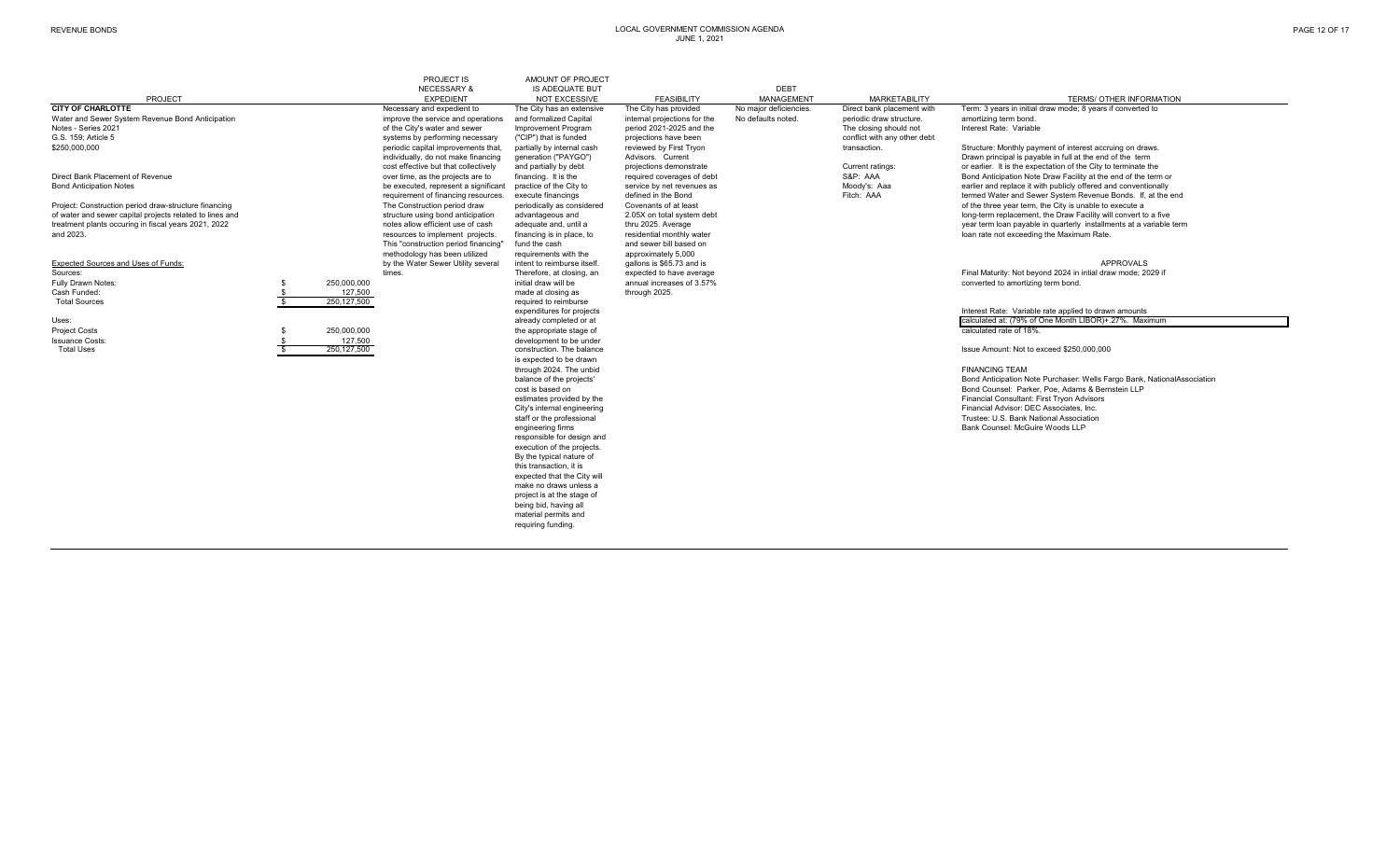Total Uses  $\frac{1}{3}$  15,902,782

|                                                             |            | PROJECT IS                                 | AMOUNT OF PROJECT                              |                          |                                  |                          |                                                                              |
|-------------------------------------------------------------|------------|--------------------------------------------|------------------------------------------------|--------------------------|----------------------------------|--------------------------|------------------------------------------------------------------------------|
| PROJECT                                                     |            | <b>NECESSARY &amp;</b><br><b>EXPEDIENT</b> | <b>IS ADEQUATE BUT</b><br><b>NOT EXCESSIVE</b> | <b>FEASIBILITY</b>       | <b>DEBT</b><br><b>MANAGEMENT</b> | <b>MARKETABILITY</b>     | TERMS/ OTHER INFORMATION                                                     |
| <b>CITY OF CHARLOTTE HOUSING AUTHORITY</b>                  |            | <b>INLIVIAN</b>                            | The developer has                              | The developer has        | No defaults                      | <b>Private Placement</b> | Term - Approximately 18 years; 40 year amortization; following a             |
| (now under the name INLIVIAN)                               |            | has found that the                         | provided a Phase I                             | provided 20-vear cash    | noted. No maior                  |                          | construction period of up to 30 months                                       |
| MULTIFAMILY HOUSING REVENUE BONDS                           |            | project is necessary to                    | <b>Environmental Site</b>                      | flow projections that    | deficiencies.                    |                          | Construction Phase Interest Rate: LIBOR (subject to floor of 0.75%) + 2.75%; |
| (THE PARK SENIORS), SERIES 2021                             |            | continue to provide an                     | Analysis, and a Market                         | show debt service        |                                  |                          | currently 3.50%                                                              |
| G.S. 159-148: 159-153                                       |            | adequate supply of                         | Study which supports                           | coverage for the bonds   |                                  |                          | Permanent Phase Interest Rate: 79% of 1-month LIBOR +2.00%; currently 2.07%  |
|                                                             |            | affordable housing for                     | the valuations thereof.                        | will range from 1.85X to |                                  |                          | Structure: Approximately level debt service                                  |
| Not to exceed \$9,000,000 the proceeds of the bonds will be |            | residents of the City.                     |                                                | 2.17X.                   |                                  |                          |                                                                              |
| used to provide a loan to The Park Seniors, LLC a North     |            |                                            | The issuer has found that                      |                          |                                  |                          | <b>APPROVALS</b>                                                             |
| Carolina limited liability company, for the acquisition,    |            | The development will include               | the debt to be incurred in                     |                          |                                  |                          | Amount: Not to exceed \$9,000,000                                            |
| construction and equipping of 48- one and 32-two bedroom    |            | one and two bedroom units.                 | connection with the                            |                          |                                  |                          | Final Maturity: Not to exceed December 31, 2042                              |
| units in an elevator accessed building for households with  |            | 100% of which will be                      | project is adequate but                        |                          |                                  |                          | Interest Rate: Tax-exempt not to exceed 12.0%                                |
| incomes of 80% area median income and below.                |            | subject to income and rent                 | not excessive.                                 | The lenders have         |                                  |                          |                                                                              |
| The project will be located 7 miles northwest of the        |            | restrictions.                              |                                                | performed their own      |                                  |                          |                                                                              |
| downtown area of the City of Charlotte, NC, on The Park     |            |                                            | In addition, the Rental                        | credit review.           |                                  |                          | <b>FINANCING TEAM</b>                                                        |
| Church's 51-acre campus. The land is being leased from      |            |                                            | Investment section of the                      |                          |                                  |                          | Bond Counsel: McGuireWoods LLP                                               |
| The Park Ministries, Inc.                                   |            |                                            | NCHFA has reviewed this                        |                          |                                  |                          | Issuer's Counsel: The Banks Law Firm, P.A.                                   |
|                                                             |            |                                            | information and has found                      |                          |                                  |                          | Borrower: The Park Seniors, LLC                                              |
| The apartments will be built in accordance with the         |            |                                            | it to be reasonable.                           |                          |                                  |                          | Borrower's Counsel: Blanco Tackabery & Matamoros, P.A.                       |
| specifications provided in the application for low-income   |            |                                            |                                                |                          |                                  |                          | Developer: Laurel Street Residential, LLC.                                   |
| housing tax credits (LIHTC) as approved by the NC Housing   |            |                                            |                                                |                          |                                  |                          | Initial Purchaser: Bank of America, N.A.                                     |
| Finance Agency (NCHFA).                                     |            |                                            |                                                |                          |                                  |                          | Initial Purchaser's Counsel: Tiber Hudson LLC                                |
|                                                             |            |                                            |                                                |                          |                                  |                          | Permanent Bondholder: Cedar Rapids Bank and Trust Company                    |
|                                                             |            |                                            |                                                |                          |                                  |                          | Permanent Bondholder's Counsel: Winthrop & Weinstine, P.A.                   |
| Sources of Funds                                            |            |                                            |                                                |                          |                                  |                          | Tax Credit Investor: Bank of America, N.A.                                   |
| <b>Federal LIHTC Equity</b>                                 | 5,352,782  |                                            |                                                |                          |                                  |                          | Tax Credit Investor's Counsel: Holland & Knight LLP                          |
| <b>CHOIF Subordinate Debt</b>                               | 4,300,000  |                                            |                                                |                          |                                  |                          | Trustee: U.S. Bank National Association                                      |
| First Mortgage                                              | 4,300,000  |                                            |                                                |                          |                                  |                          | Trustee's Counsel: Nexsen Pruet, PLLC                                        |
| City of Charlotte (HTF)                                     | 1,950,000  |                                            |                                                |                          |                                  |                          |                                                                              |
| <b>Total Sources</b>                                        | 15,902,782 |                                            |                                                |                          |                                  |                          |                                                                              |
| Uses of Funds                                               |            |                                            |                                                |                          |                                  |                          |                                                                              |
| Acquisition and Construction                                | 13.227.453 |                                            |                                                |                          |                                  |                          |                                                                              |
| Fees and soft costs                                         | 1,270,000  |                                            |                                                |                          |                                  |                          |                                                                              |
| Financing and Costs of Issuance                             | 1,184,836  |                                            |                                                |                          |                                  |                          |                                                                              |
| Interest. Reserves and Other                                | 220.493    |                                            |                                                |                          |                                  |                          |                                                                              |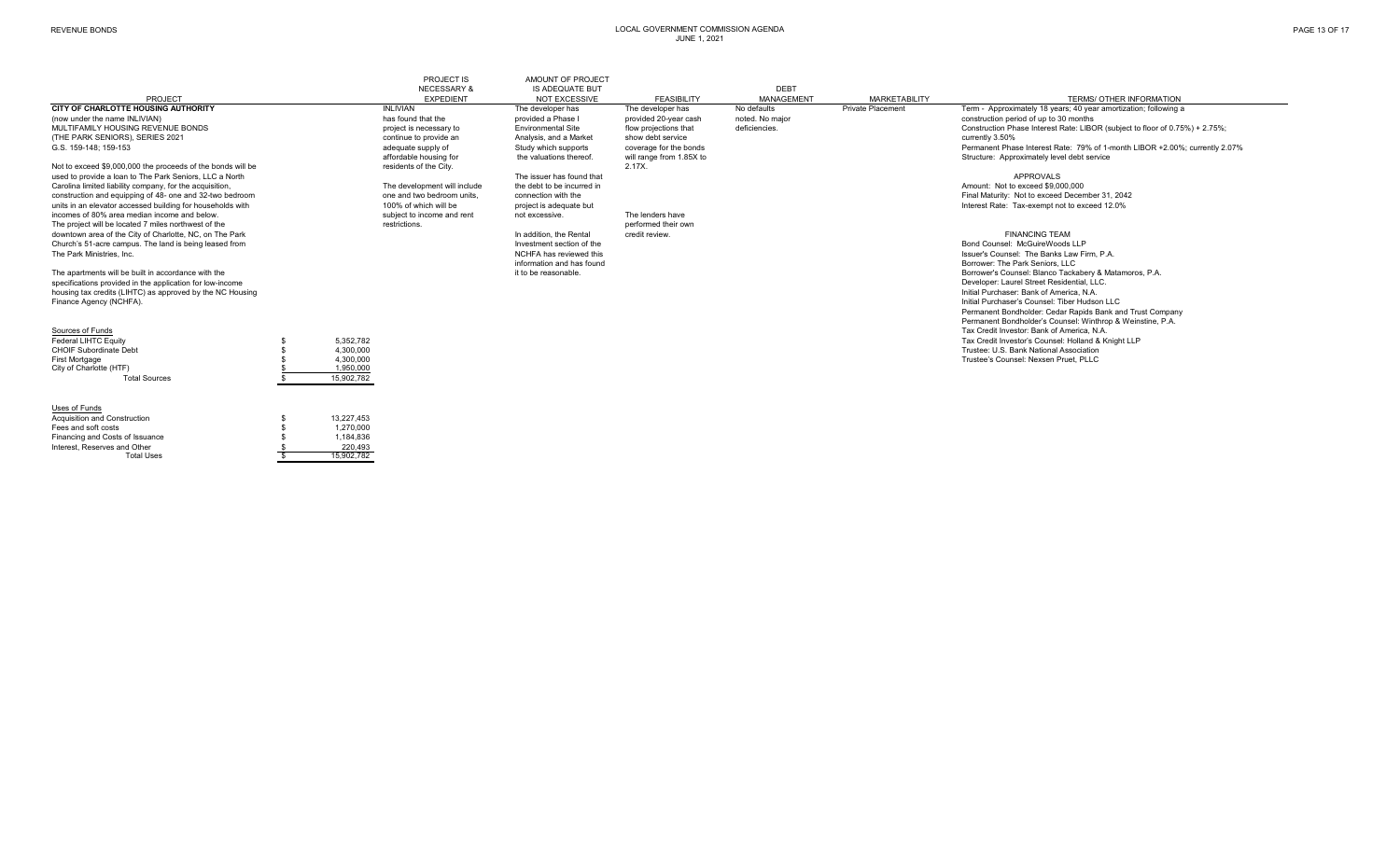| PAGE 14 OF 17 |  |
|---------------|--|
|---------------|--|

#### PROJECT IS AMOUNT OF PROJECT NECESSARY & IS ADEQUATE BUT **Example 2018** DEBT **MANAGEMENT** PROJECT EXPEDIENT MOT EXCESSIVE FEASIBILITY MANAGEMENT MARKETABILITY TERMS/ OTHER INFORMATION<br>Necessary and expedient Bids are in hand for the An Agreed Upon No major deficiencies. No The transaction will be Term: Not to E **TOWN OF HARRISBURGG** Necessary and expedient Bids are in hand for the An Agreed Upon No major deficiencies. No The transaction will be Term: Not to Exceed 20 years Enterprise Systems Revenue Bond, Series 2021 **Enterprise Systems Revenue Systems** Accepted and the projects and all major and provided performed by the City's defaults noted. And with Sterling Interest Rate: Fixed and all \$2,170,000 \$2,170,000 deteriorating pump stations permits have been received performed by the City's National Bank and will not Structure: The debt service related to the new project will be approximate effective interest and waterlines. 
and waterlines.<br>
Willdan Financial Consultants, Conflict with any other approximate effective interest amortization resulting in<br>
Willdan Financial Consultant Consultant Consultant Conflict with any other Private Placementt financial financial financial financial financial financial financings. A proposal from level payments. Services, demonstrates the Bank has been received required coverages of **and accepted contingent** Expected Rate:<br>
debt service by income **and accepted Covernment** Effective Inte Effective Interest Cost: 2.72% available for debt service<br>
as defined in the Bond<br>
as defined in the Bond<br>
Service Commission approval of the<br>
Service Commission approval of the<br>
Service Commission approval of the Project: Decommission of two (2) Sewer Pump Stations and and the action of the existing sewer and as defined in the Bond transaction of the existing sewer and as defined in the Bond transaction of the existing sewer and tr replace with gravity fed lines; Rehabilitation of the existing sewer **APPROVALS**<br>The at Bradford Park. **All and Server All and Server All and Server All and Server All and Server All and Server A**<br>The at Bradford Park. Not lines at Bradford Park.Final Maturity: Not beyond 2041 Debt and at least 5.80X Interest Rate not to exceed: 2.72%on Parity Bonds only<br>through FY 2026. Amount not to exceed: \$2,170,000 The study describes an<br>expected current-rate expected current-rate expected current-rate expected current-rate expected current-rate expected current-rate FINANCING TEAM<br>The Sources: Financial Advisor: Davenport & Company. LLC Sources:Exercise average residential and the material parameters of the material Financial Advisor: Davenport & Company, LLC<br>Bevenue Bonds at par: The Adams & Bernstein Inc. And St. 170,000 the Second St. 2014 of the monthly water enue Bonds at par: states and counsel: Parker Poe Adams & Bernstein LLP<br>Total Sources and Counsel: Parker Poe Adams & Bernstein LLP<br>Total Sources Bond Counsel: Parker Poe Adams & Bernstein LLP<br>Total Sources and Counsel: Pa Total Sources \$2,170,000 bill as \$64.42 based on Lender: Sterling National Bank usage of 5000 gallons and the counsel: Gilmore & Bell, P.C.<br>Mith an average 3.0% and the counsel of the counsel of the counsel: U.S. Bank, National Associational of the c Uses:with an average 3.0% with an average 3.0% with an average 3.0% annual rate increase services are a multiple to the service of the service of the service of the service of the service of the service of the service annual ra Project Fund deposits: \$2,060,000 annual rate increase Cost of issuance: $$110,000$ <br>  $$2170,000$ <br>  $$2,170,000$ <br>  $$2022 to 2028$  Total Uses \$2,170,000 2022 to 2026. **CITY OF RALEIGH**H Sharp Decessary and expedient to The City has an extensive The City has provided No Major Deficieinces. Direct bank Term: 3 years in initial draw mode Water and Sewer System Revenue Bond Anticipation improve the service and operations and formalized Capital internal projections for the No defaults noted. placement with Note-Series 2021<br>Note-Series 2021 1992 of the City's Note-Series 2021 of the City's water and sewer Improvement Program period 2021-2025 and the periodic draw Interest Rate: Variable %200,000,000 systems by performing necessary ("CIP") that is funded projections have been structure. The structure. The structure. The structure. The periodic capital improvements that partially by internal cash reviewed b Deriodic capital improvements that, partially by internal cash reviewed by Raftelis Financial closing should not Structure: Monthly payment of interest accruing on draws.<br>
individually, do not make financing generation ("P individually, do not make financing generation ("PAYGO") Consultants, inc. Current conflict with any conflict with any Drawn principal is payable in full at the end of the term<br>
cost effective but that collectively and par Direct Bank Placement of Revenue cost effective but that collectively and partially by debt projections demonstrate over the chest of the City to terminate the cost effective but that collectively and partially by debt pro Bond Anticipation Note Draw Facility at the end of the term or earlier be executed, represent a significant practice of the City to service by net revenues as and the Bond conventionally termed requirement of financing resources. execute financings defined in the Bond of the City to service b Project: Construction period draw-structure financing execute the construction periodical requirement of financing resources. execute financings defined in the Bond Covenants of at least Current ratings: Water and Sewer Sy

of water and sewer capital projects related to lines and S&P: AAA The Construction period draw periodically as considered Covenants of at least S&P: AAA SAP: ABA of the three term, the three term, the construction periodic

| Expected Sources and Uses of Funds: |             | made at closing as<br>through 2025. |                            |
|-------------------------------------|-------------|-------------------------------------|----------------------------|
| Sources:                            |             | required to reimburse               |                            |
| Fully Drawn Notes:                  | 200,000,000 | expenditures for projects           |                            |
| Cash Funded:                        | 133,500     | already completed or at             | Interest Rate: Vari        |
| <b>Total Sources</b>                | 200,133,500 | the appropriate stage of            | calculated at: SIFM        |
|                                     |             | development to be under             |                            |
| Uses:                               |             | construction. The balance           |                            |
| <b>Project Costs</b>                | 200.000.000 | is expected to be drawn             | Issue Amount: Not          |
| <b>Issuance Costs:</b>              | 133.500     | through 2024. The unbid             |                            |
| <b>Total Uses</b>                   | 200,133,500 | balance of the projects'            | <b>FINANCING TEAM</b>      |
|                                     |             | cost is based on estimates          | <b>Bond Anticipation I</b> |

financing is in place, to residential monthly water the state of exceeding the Maximum Rate.<br>
fund the cash and sewer bill based on requirements with the approximately 5,200<br>intent to reimburse itself. allons is \$57.76 and minimal initial draw will beFully dependitures for projects<br>already completed or at<br>the appropriate stage of development to be under construction. The balanceexpected to be drawn is expected to be drawn in the determinant of the determinant issue Amount: Not to exceed \$200,000,000  $\mu$  issue Amount: Not to exceed \$200,000,000 Issuance Costs: 133,500 \$ through 2024. The unbid<br>Indiance of the projects' cost is based on estimatesthis transaction, it is expected that the City will make no draws unless a project is at the stage of being bid, having all material permits and required funding.

and sewer bill based on annual increases of 2.34%

tructure using bond anticipation advantageous and 2.28X on total system debt Moody's: Aaa long-term replacement, the Draw Facility will convert to a three<br>
notes allow efficient use of cash adequate and, until a thru 2025. notes allow efficient use of cash adequate and, until a thru 2025. Average the state of cash adequate and, until a thru 2025. Average Fitch: AAA Fitch: AAA year term loan payable in quarterly installments at a variable ter

> intent to reimburse itself. gallons is \$57.76 and is and is a controlled by the state of the state of the state<br>Therefore, at closing, a state of the state of the state of the state of the state of the state of the state o Final Maturity: Not beyond July 1, 2027; (June 2024 in intial draw mode)

already completed or at **Interest Rate:** Variable rate applied to drawn amounts<br>
The appropriate stage of **EXELO ALTERATE:** The appropriate stage of the appropriate stage of Total Sources 200,133,500 \$ the appropriate stage of calculated at: SIFMA + .27%. Maximum calculated rate of 20%.

 Bond Anticipation Note Purchaser: Bank of America, N.A. provided by the City's internal the professional consel: Womble Bond Counsel: Womble Bond Dickinson LLP<br>Bond Counsel: Womble Bond Dickinson LLP<br>Financial Consultant: Raftelis Financial Consu engineering staff or the professional increases and the professional Financial Consultant: Raftelis Financial Consultants, Inc.<br>Financial Advisor: DEC Associates. Inc. engineering firms responsible for<br>design and execution of the form of the Financial Advisor: DEC Associates, Inc.<br>Trustee: U.S. Bank, National Association design and execution of the Trustee: U.S. Bank, National Association<br>Droiects. By the typical nature of the Trustee: U.S. Bank Counsel: Parker Poe Adams and B Bank Counsel: Parker Poe Adams and Berstein LLP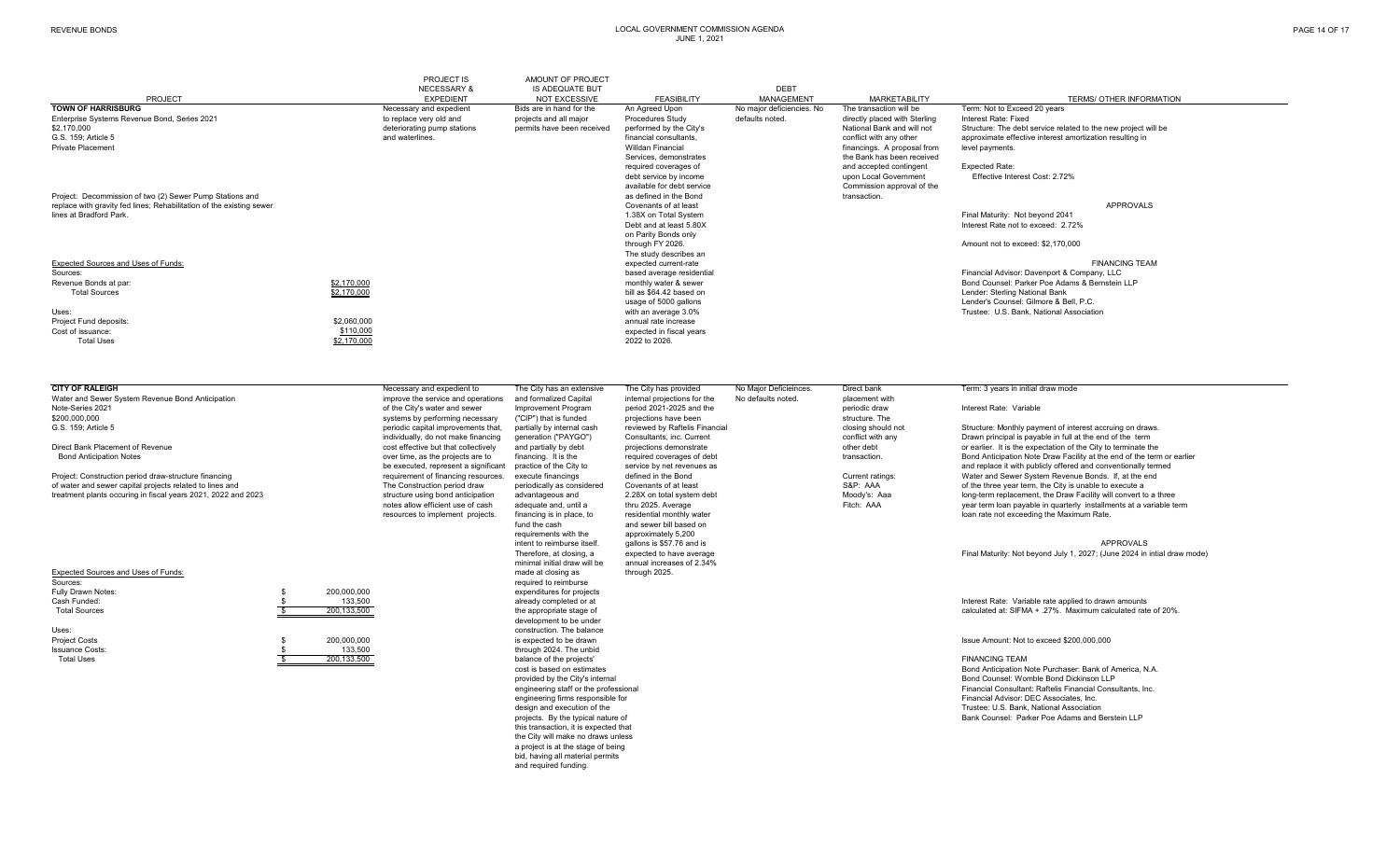| PAGE 15 OF 17 |  |  |  |  |
|---------------|--|--|--|--|
|---------------|--|--|--|--|

#### PROJECT IS AMOUNT OF PROJECT<br>NECESSARY & IS ADEQUATE BUT IS ADEQUATE BUT **DEBT** MANAGEMENT PROJECT PROJECT EXPEDIENT EXPEDIENT NOT EXCESSIVE FEASIBILITY MANAGEMENT MANAGEMENT MARKETABILITY TERMS/ OTHER INFORMATION<br>CITY OF RALEIGH HOUSING AUTHORITY TERMS/ OTHER INFORMATION Raleigh Housing The developer has The de **COM CITY CITY CITY CITY The developer has** The developer has No major **CITY AUTHORITY CITY CITY TERM - Approximately 17 years; 40 year amortization after a**<br>Authority has found provided a Phase I provided 18-year cash def MULTIFAMILY NOTEMULTIFAMILY NOTE MULTIFAMILY NOTE SAULTIFAMILY NOTE SAULTIFAMILY NOTE SAULTIFAMILY NOTE SAULTIFAMILY NOTE SAULTIFAMILY NOTE SAULTIFAMILY NOTE SAULTIFAMILY NOTE SAULTIFAMILY NOTE SAULTIFAMILY NOTE SAULTIFAMILY NOTE SAULTIFA Primavera Seniors, LLC, that the project is that the project is Environmental Site flow projections that defaults noted. Series 2021 necessary to Analysis, and a Market show debt service Interest Rate: G.S. 159-148 and 159-153 continue to provide continue to provide Study for the project coverage for the bonds Construction Phase Interest Rate: 79% of 1 month LIBOR +2.25%, an adequate supply which supports the will range from 1.15X to currently : 3.00% (79% of LIBOR shall not be less than .75%)<br>of affordable housing valuations thereof. 1.35X. Not to exceed \$18,000,000 the proceeds of the Note will be of affordable housing value of affordable housing value of affordable housing value of a the value of a financera Seniors. LLC. a North Permanent Phase Interest Rate: 10yr UST + 2.99%, currently: 3.63%<br>The issuer has found a loan to provident a loan to the Permanent Phase Interest Rate: 10yr UST + 2.99%, currently: 3.63% Carolina limited liability company, or an affiliate, for the City. City. City. City. The issuer has found Structure: Approximately level debt to be acquisition, construction and equipping of approx. 130 acquisition, construction and equipping of approx. 130 that the debt to be The lenders have<br>acquisition, construction and 34 two-bedroom units, located in two section one-bedroom units and 34 two-bedroom units, located in one-bedroom units and 34 two-bedroom units, located in two measure the development will incurred in connection performed their own and two the state of the development will incurred in connection performed their own APPROV residential buildings, located in the City of include one and two with the project is credit review.<br>
The proposition of the City of the City of the Amount: Not to exceed and two adequate but not adequate but not<br>
Amount: Raleigh on approximately 11.2 acres. The apartments are exceed the security: Not to exceed December 100% of which will be a reduce but not exceesive.<br>
Angeled for tenants that are 55-plus. The apartments will be the sconti targeted for tenants that are 55-plus. The apartments will be 100% of which will be built in accordance with the specifications provided in the 100% of which will be built in accordance with the specifications provided in built in accordance with the specifications provided in the subject to income and income and subject to income and subject to income and subject to income and subject to income and  $\frac{1}{2}$  as application for low-income housing tax credits (LIHTC) as **rent restrictions.** The addition, the Rental FINANCING TEAM FINANCING TEAM FINANCING TEAM FINANCING TEAM FINANCING TEAM FINANCING TEAM FINANCING TEAM FINANCING TEA approved by the NC Housing Finance Agency (NCHFA). the NCHFA has reviewed Issuer's Counsel: The Francis Law Firm, PLLC Expected Sources and Uses of Funds: Sources of Funds found it to be Borrower's Counsel: Blanco Tackabery & Matamoros, P.A. First Mortgage Loan 14,757,000 \$ reasonable. Developer: DHIC, Inc. First Mortgage Loan والتي التجارية والتي يتم المستحدث المستحدث والمستحدث المستحدث والمستحدث المستحدث المستحدث والمستحدث المستحدث والمستحدث المستحدث والمستحدث المستحدث والمستحدث المستحدث والمستحدث المستحدث المستحدث المستحد Wake County Loan 3,000,000 \$ Fiscal Agent's Counsel: Nexsen Pruet, PLLC Deferred Developer Fee 2006 2009 294,610 294,610<br>
215.317 215.317 215.317 215.317 215.317 215.317 215.317 215.317 215.317 215.317 215.317 215.317 215.317 215.31 Interim Income from Development 215,317 215,317 215,317 215,317 215,317 215,317 215,317 215,317 215,317 215,317 215,317 215,317 215,317 215,317 215,317 215,317 215,317 215,317 215,317 215,317 215,317 215,317 215,317 215,31 of the manner of the term of the state of the state of the state of the state of the state of the state of the state of the state of the state Corporation. Total Sources the Mac Servicer: Bellwether Enterprise Real Estate Freddie Mac Servicer: Bellwether Enterprise Real Estate Capital, LLC Freddie Mac's/Servicer's Counsel: Katten Muchin Rosenman LLP Tax Credit Investor: Enterprise Housing Credit Investments, LLC Uses of Funds<br>Acquisition and Construction Acquisition and Construction 24,769,900 \$ Tax Credit Investor's Counsel: Gallagher, Evelius & Jones LLP Fees and soft costs<br>
Tax Credit & Syndication Costs<br>
3 536.410 Tax Credit & Syndication Costs 636,410<br>
Financing and Costs of Issuance 636,410<br>
S
32.233.216 Financing and Costs of Issuance 2,233,216<br>Start-up Costs Reserves and Escrow 2,233,216 Start-up Costs, Reserves, and Escrow 5 5 5 928,890<br>Total Uses 5 928,849 7 32.309.849 Total Uses 32,309,849 \$

| <b>TOWN OF WADESBORO</b>                                             |        |           | Necessary and expedient      | Bids in hand. | The projection of net   | No major deficiencies. | USDA commitment to        | Term: RBAN: 15 months                               |
|----------------------------------------------------------------------|--------|-----------|------------------------------|---------------|-------------------------|------------------------|---------------------------|-----------------------------------------------------|
| Water System Improvements                                            |        |           | to increase the capacity     |               | revenues prepared by    | No defaults noted.     | purchase the bonds upon   | RB: 40 years                                        |
| \$706,000                                                            |        |           | and efficiency of the Town's |               | the unit indicates that |                        | substantial completion of | Interest Rate: Fixed                                |
| Revenue Bonds: G.S. 159: Article 5                                   |        |           | public water system to the   |               | future revenues will be |                        | the project.              | Structure:                                          |
| <b>Private Placement</b>                                             |        |           | benefit of the Town and the  |               | adequate to cover the   |                        |                           | RBAN: Interest due at maturity                      |
|                                                                      |        |           | customers of the system.     |               | cost of operations and  |                        |                           | RB: Approximately level debt service                |
| This project includes the installation of approximately 7,350 linear |        |           |                              |               | debt service.           |                        |                           |                                                     |
| feet of 6 inch through 12-inch water main and associated             |        |           |                              |               | Water: \$46.25          |                        |                           | APPROVALS                                           |
| appurtenances to replace aging components of the existing water      |        |           |                              |               | Sewer: \$42.00          |                        |                           | Issue Amount Revenue Bond: \$706,000                |
| system.                                                              |        |           |                              |               |                         |                        |                           | Issue Amount Revenue BAN: \$706,000                 |
|                                                                      |        |           |                              |               |                         |                        |                           | Final Maturity:                                     |
| USDA Loan:                                                           |        | 706.000   |                              |               |                         |                        |                           | RBAN: No later than 11/2/2022                       |
| <b>USDA Grant:</b>                                                   |        | 815.000   |                              |               |                         |                        |                           | RB: 2060 or 40 years after the maturity of the RBAN |
| Cash:                                                                |        | 80,000    |                              |               |                         |                        |                           |                                                     |
|                                                                      | Total: | 1,601,000 |                              |               |                         |                        |                           | Interest Rate:                                      |
|                                                                      |        |           |                              |               |                         |                        |                           | RRAN: Not to exceed 5%                              |

 FINANCING TEAM Bond Counsel: Sanford Holshouser LLP Revenue BAN: To be approved by the Secretary of the Commission Revenue Bond: USDA Rural Development Registrar: Finance Officer

RB: \$706,000 2.375 %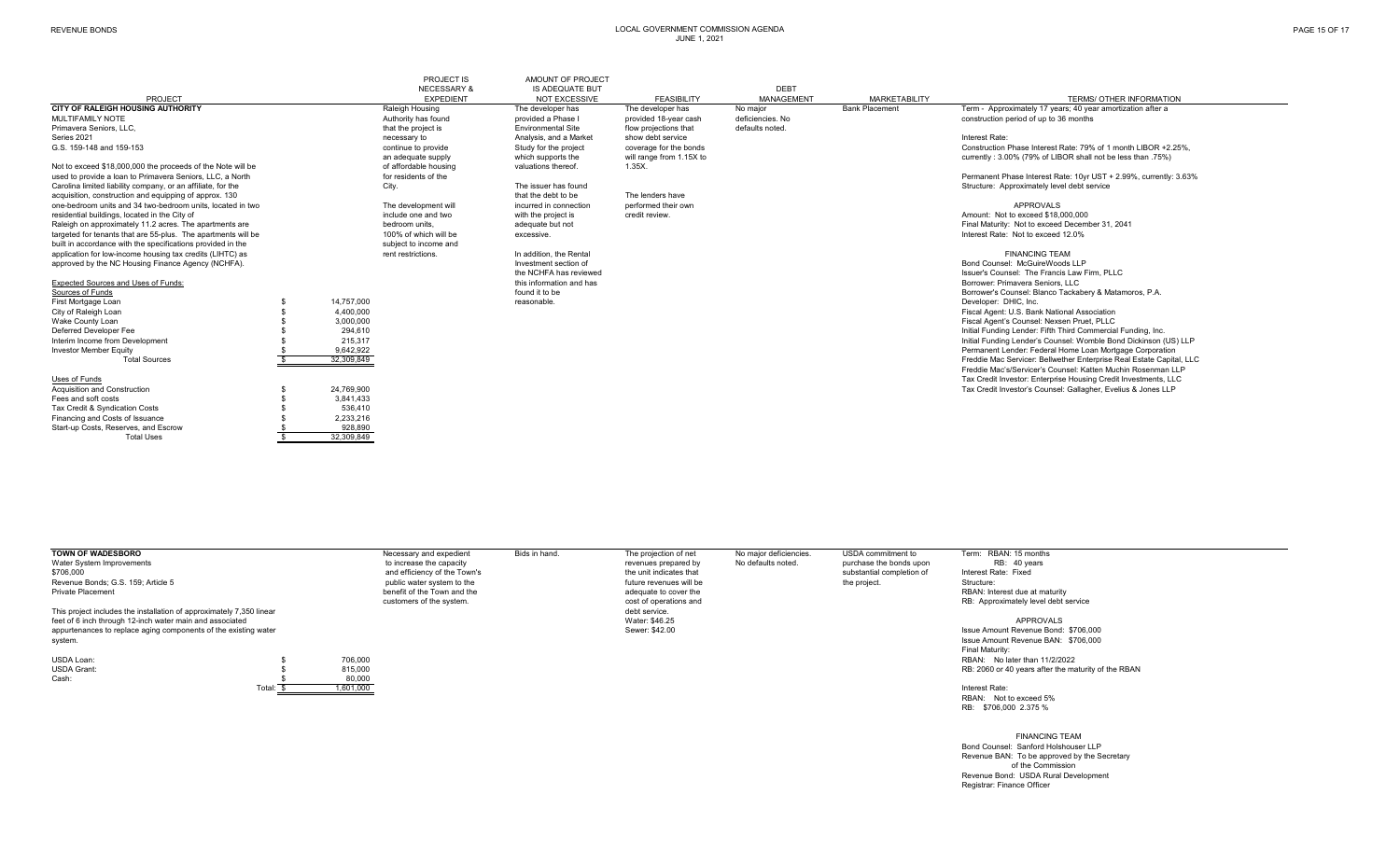|                                                                                    |                                                                                                                                                                                                                                                                                                                                                                                                                                                                                                                                                                                                                                                                                                               | PROPOSED ISSUE IS                                                                                                                                                                                                                                                                                                                                                                                                                                              |                                                                                                        |                                             |                                                                                                                                                                                                             |                                                                                                                                                                             |                      |
|------------------------------------------------------------------------------------|---------------------------------------------------------------------------------------------------------------------------------------------------------------------------------------------------------------------------------------------------------------------------------------------------------------------------------------------------------------------------------------------------------------------------------------------------------------------------------------------------------------------------------------------------------------------------------------------------------------------------------------------------------------------------------------------------------------|----------------------------------------------------------------------------------------------------------------------------------------------------------------------------------------------------------------------------------------------------------------------------------------------------------------------------------------------------------------------------------------------------------------------------------------------------------------|--------------------------------------------------------------------------------------------------------|---------------------------------------------|-------------------------------------------------------------------------------------------------------------------------------------------------------------------------------------------------------------|-----------------------------------------------------------------------------------------------------------------------------------------------------------------------------|----------------------|
| UNIT                                                                               | PROJECT                                                                                                                                                                                                                                                                                                                                                                                                                                                                                                                                                                                                                                                                                                       | NECESSARY AND<br><b>EXPEDIENT</b>                                                                                                                                                                                                                                                                                                                                                                                                                              | ADEQUATE NOT<br><b>EXCESSIVE</b>                                                                       | <b>DEBT</b><br><b>MANAGEMENT</b>            | <b>FEASIBLITY/</b><br><b>TAX INCREASE</b>                                                                                                                                                                   | <b>TERMS/OTHER INFORMATION</b><br>PREFERABLE TO A BOND ISSUE                                                                                                                | <b>MARKETABILITY</b> |
| <b>TOWN OF FOUNTAIN</b><br>Water<br>\$496,000<br>G.S. 159G-22<br>Revolving Loan    | The project consists of replacing 2,400 linear feet of<br>existing and deteriorated galvanized 2"-6" diameter<br>waterlines and associated taps with new 4" and 6" inch<br>waterlines. Existing water lines will be abandoned.                                                                                                                                                                                                                                                                                                                                                                                                                                                                                | The project is necessary and<br>expedient due to increasing<br>numbers of failures of these<br>waterlines and the volume of<br>purchased water lost from<br>the system due to failures.                                                                                                                                                                                                                                                                        | Cost estimates have<br>been provided by a<br>NC professional engi-<br>neer, Richard Moore.             | No maior deficiencies<br>No defaults noted. | The projection of net<br>revenues prepared by<br>the unit indicates that<br>future revenues will be<br>adequate to cover the<br>cost of operations and<br>debt service.<br>Water: \$57.00<br>Sewer: \$61.50 | Loan from State of North Carolina<br>Term: 20 years<br>The rate, as established under<br>this program for the respective<br>loan, State or federal, is not to<br>exceed 4%. | N/A                  |
| <b>CITY OF GASTONIA</b><br>Sewer<br>\$14,000,000<br>G.S. 159G-22<br>Revolving Loan | The proposed project consists of the construction of<br>approximately 28,100 linear feet of 48-inch, 30-inch, 27-<br>inch, 21-inch, 20-inch, 12-inch, and 8-inch diameter PVC<br>(Polyvinyl chloride) and DIP (Ductile iron pipe) forcemain,<br>and approximately 1,035 linear feet of horizontal directional<br>drill forcemain across the South Fork Catawba River. The<br>project also involves the construction of two odor control<br>stations, two sanitary sewer pump stations, and the<br>abandonment of two existing pump stations.                                                                                                                                                                  | Necessary and expedient<br>to support the aniticipated<br>population influx. In addition,<br>this project will relieve stress<br>on some old and/or failing<br>infrastructure. This project<br>will provide the primary<br>infrastructure of a wastewater<br>collection system to serve<br>both southeastern Gaston<br>County and portions of<br>Cramerton.                                                                                                    | Cost estimates<br>provided by LaBella<br>Associates, PC.                                               | No major deficiencies<br>No defaults noted. | The projection of net<br>revenues prepared by<br>the unit indicates that<br>future revenues will be<br>adequate to cover the<br>cost of operations and<br>debt service.<br>Water: \$26.12<br>Sewer: \$36.06 | Loan from State of North Carolina<br>Term: 20 years<br>The rate, as established under<br>this program for the respective<br>loan, State or federal, is not to<br>exceed 4%. | N/A                  |
| <b>JOHNSTON COUNTY</b><br>Water<br>\$4,510,000<br>G.S. 159G-22<br>Revolving Loan   | This project includes several improvements such as a<br>new SCADA (Supervisory control and data acquisition)<br>system and related monitoring equipment, new streaming<br>current meters and replacement chlorine and PH<br>analyzers, pre-and post-filter caustic feed SCADA<br>integration, replacement Venturi meters at transfer pump<br>discharge and high service flow, a replacement standby<br>generator at the raw water pump station, relocation of pre<br>and post-filter sodium hydroxide (Caustic) feed pumps,<br>relocation of non-Miex post filter sodium hypochlorite feed<br>pumps to a spare chemical room, and bulk chemical<br>storage equipment for ferric chloride and sodium chloride. | Necessary and expedient<br>to improve the operability<br>and efficiency of the County's<br>WTP (Water Treatment<br>Plant).                                                                                                                                                                                                                                                                                                                                     | Cost estimated<br>provided by Johnston No defaults noted.<br><b>County Department</b><br>of Utilities. | No major deficiencies                       | The projection of net<br>revenues prepared by<br>the unit indicates that<br>future revenues will be<br>adequate to cover the<br>cost of operations and<br>debt service.<br>Water: \$43.85<br>Sewer: \$68.52 | Loan from State of North Carolina<br>Term: 20 years<br>The rate, as established under<br>this program for the respective<br>loan, State or federal, is not to<br>exceed 4%. | N/A                  |
| <b>SAMPSON COUNTY</b><br>Water<br>\$3,148,000<br>G.S. 159G-22<br>Revolving Loan    | This project consists of the installation of approximately<br>17,000 linear feet of 8-inch water main on Oak Grove<br>Church Road; installation of approximately 25,000 linear<br>feet of 8-inch water main on King Road; installation of a<br>bi-directional master meter at the intersection of NC Hwy<br>55 snd Rebel Road; installation of approximately 40<br>water services to existing residences or businesses; and<br>provide all associated appurtenances et al to establish<br>said interconnections with Johnston County.                                                                                                                                                                         | Necessary and expedient<br>to provide chlorinated<br>groundwater to Johnston<br>County from Sampson County<br>to serve a small portion of<br>Johnston County's water<br>system. This will increase<br>the circulation in Sampson<br>County's system and lower<br>the chlorine contact time in<br>Johnston County. The water<br>main expansion will increase<br>the water quanitity in<br>Johnston County and enhance<br>the water quality in both<br>counties. | Cost estimated<br>provided by<br>Dewberry Engineers<br>Inc.                                            | No major deficiencies<br>No defaults noted. | The projection of net<br>revenues prepared by<br>the unit indicates that<br>future revenues will be<br>adequate to cover the<br>cost of operations and<br>debt service.<br>Water: \$41.45                   | Loan from State of North Carolina<br>Term: 20 years<br>The rate, as established under<br>this program for the respective<br>loan, State or federal, is not to<br>exceed 4%. | N/A                  |
| TOWN OF WINTERVILLE<br>Sewer<br>\$1,474,200<br>G.S. 159G-22<br>Revolving Loan      | This project consists of the rehabilitation of the Chapman<br>Street pump station to include installation of a screening<br>and SCADA (Supervisory control and data acquisition)<br>systems, and approximately 850 linear feet of 10-inch<br>force main; rehabilitation of the Robbin Heights and<br>Winterville Crossing pump stations; and installation of a<br>screening system at the Church Street pump station.                                                                                                                                                                                                                                                                                         | Necessary and expedient<br>due to the aging facilities<br>exhibiting significant<br>deterioration in the wet well.                                                                                                                                                                                                                                                                                                                                             | Cost estimated<br>provided by Rivers<br>& Associates, Inc.                                             | No major deficiencies<br>No defaults noted. | The projection of net<br>revenues prepared by<br>the unit indicates that<br>future revenues will be<br>adequate to cover the<br>cost of operations and<br>debt service.<br>Water: \$25.71<br>Sewer: \$42.90 | Loan from State of North Carolina<br>Term: 20 years<br>The rate, as established under<br>this program for the respective<br>loan, State or federal, is not to<br>exceed 4%. | N/A                  |